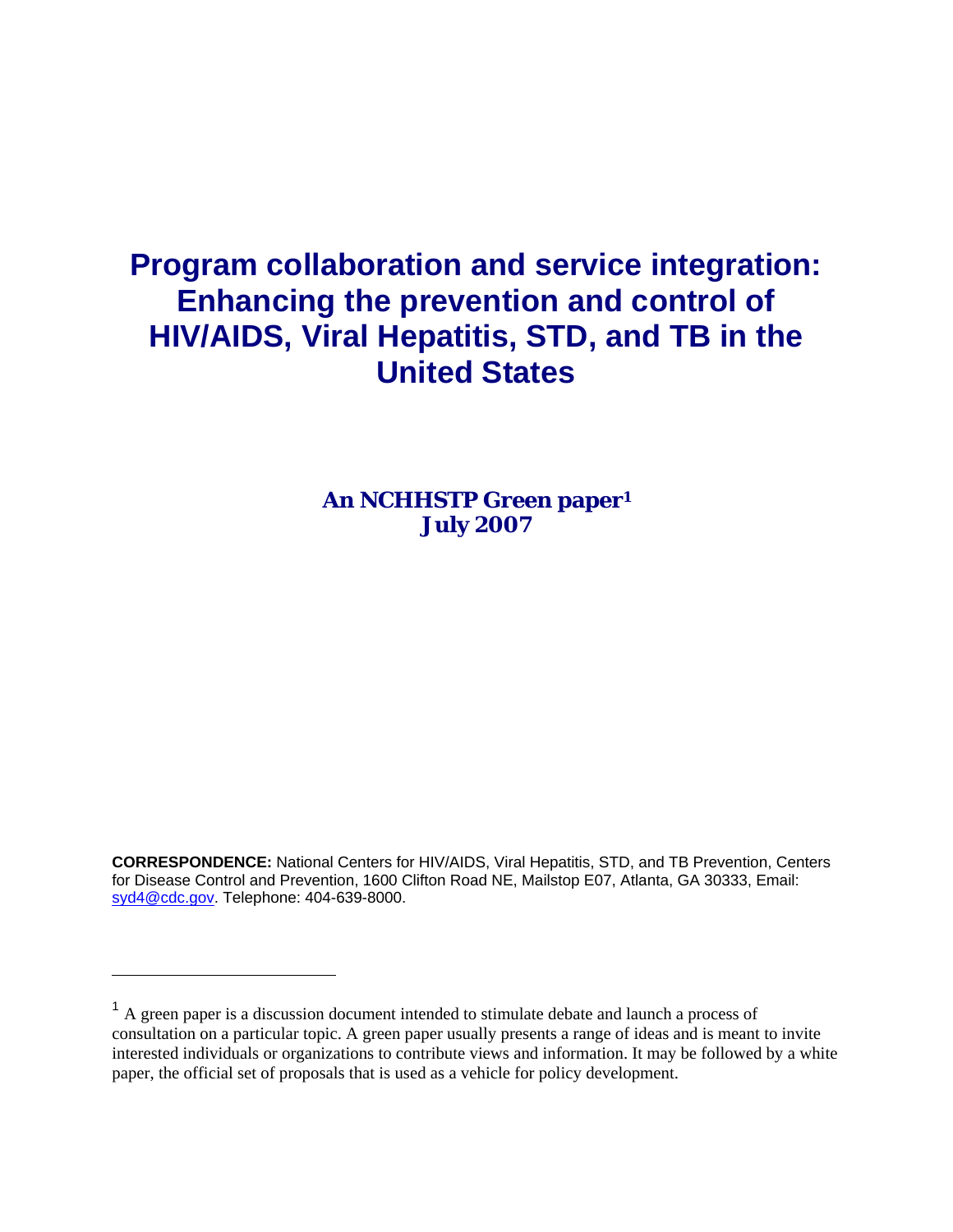# **CONTENTS**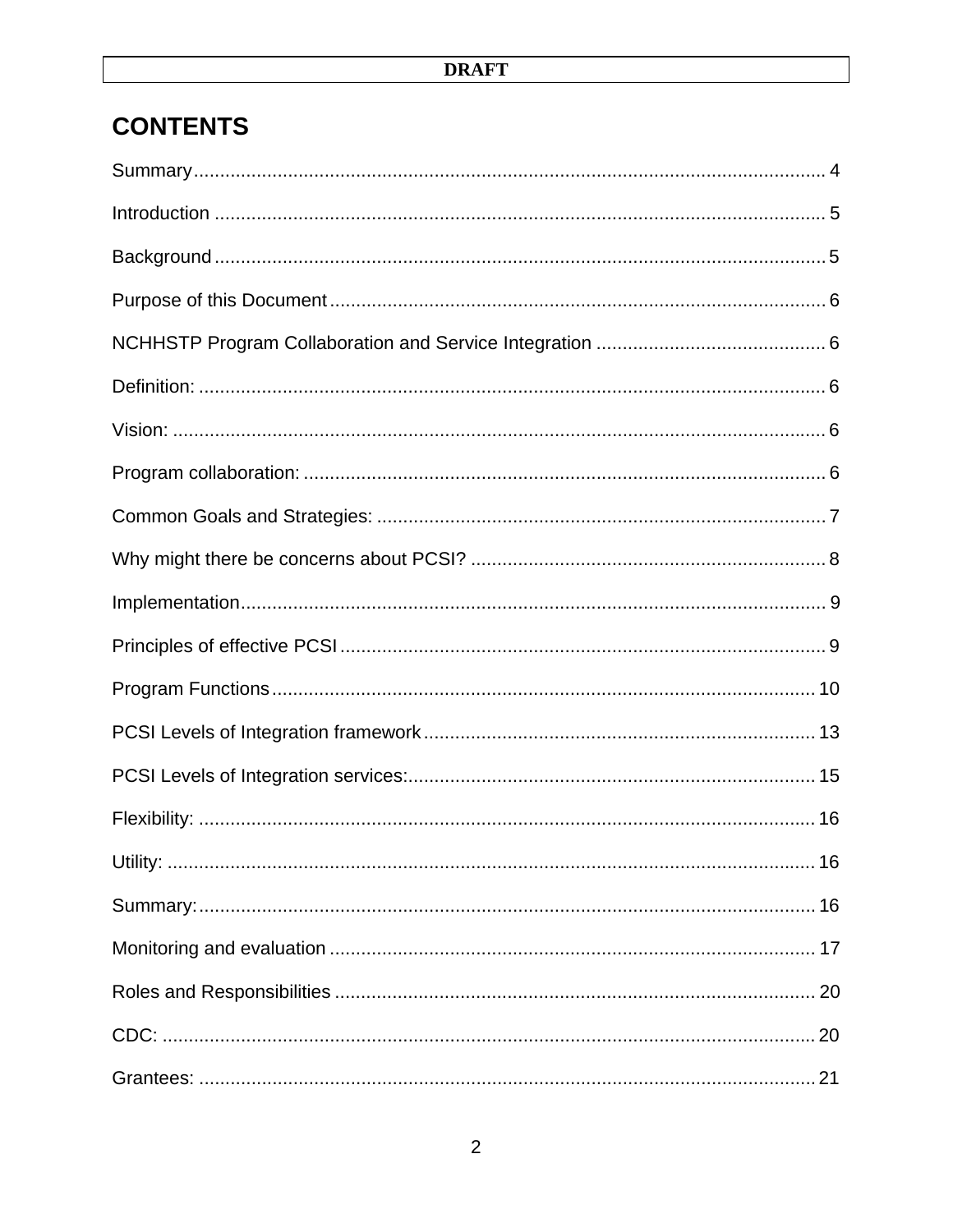## **DRAFT**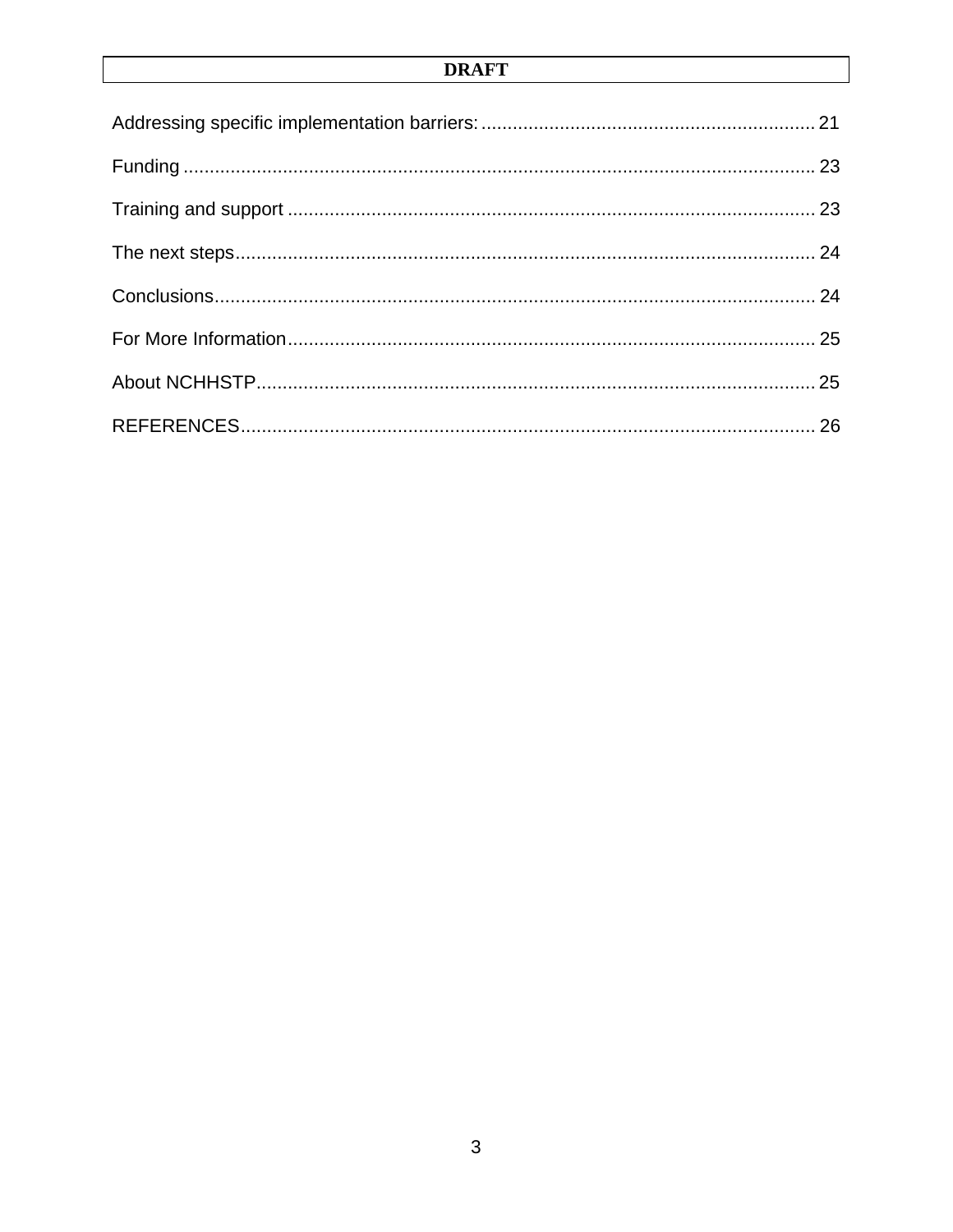# **SUMMARY**

This green paper describes how CDC's National Center for HIV/AIDS, Viral Hepatitis, STD, and TB Prevention (NCHHSTP) will work with partners at national, state and local levels to advance its strategic priority of Program Collaboration and Service Integration.

CDC has defined Program Collaboration and Service Integration (PCSI) as a mechanism of organizing and blending inter-related health issues, separate activities, and services in order to maximize public health impact through new and established linkages between programs to facilitate the delivery of services. The focus of PCSI is on integrated service delivery at the client level, or point of service delivery, and is not intended to imply integration at the organizational or structural level. CDC's vision for program collaboration and service integration is to provide prevention services that are holistic, evidence based, comprehensive, and high quality to appropriate populations at every interaction with the health system.

With the evolution in the epidemiology of HIV, viral hepatitis, STD and TB in the United States, many prevention partners are shifting their focus from "what" they deliver to "how" they deliver it. Promoting improved collaboration between programs and integration of preventive services are important tools in meeting this challenge. However, this shift requires an acknowledgement of the current barriers to PCSI, and potential solutions. It also requires that CDC keep pace with the needs of prevention partners, as well as the resources at their disposal.

This green paper introduces the concept of PCSI Levels of Integration as a strategy to conceptualize, implement and deliver holistic, evidence based and comprehensive services to appropriate populations in clinical settings. Based upon discussion between internal and external stakeholders, the PCSI Levels of Integration incorporate a platform of standards that allows jurisdictions to:

- Increase efficiency and reduce redundancy and missed opportunities by integrating appropriate prevention services, according to setting.
- Increase flexibility, by enabling partners to adapt, implement and modify integrated services to increase responsiveness to evolving epidemics or changing contexts.
- Increase control over their operations, by utilizing local information derived from surveillance and key performance indicators along with the strategic information required to optimize prevention services.

By prioritizing PCSI, it is CDC's hope that our prevention partners will increase their ability to innovate within the boundaries of current fiscal requirements, and meet changing demands more rapidly, with greater levels of flexibility, efficiency, and customer satisfaction.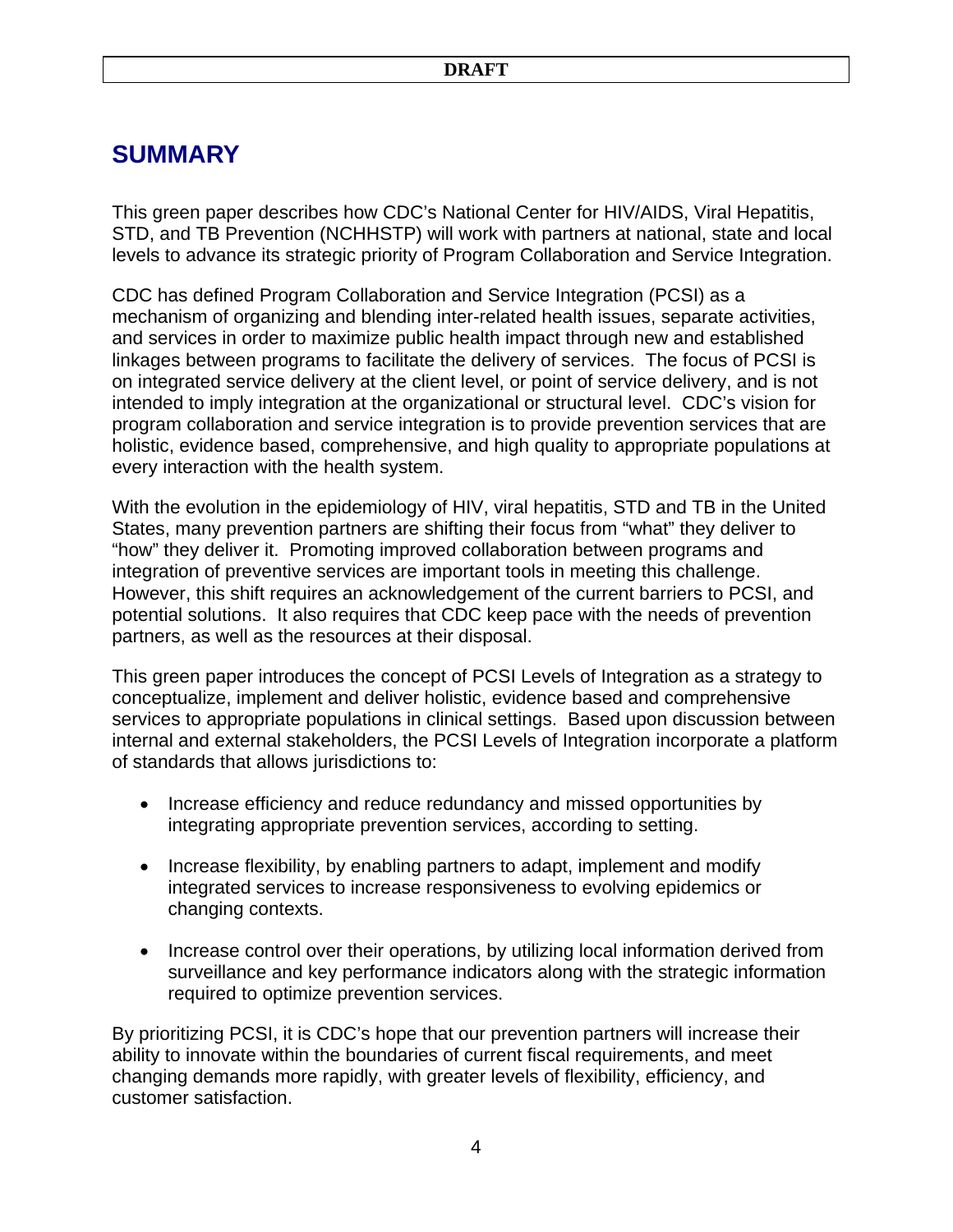# **INTRODUCTION**

## **Background**

For years, many national organizations and CDC grantees have called for better service delivery integration especially of HIV, STD, viral hepatitis and TB prevention activities<sup>1,2,3,4,5</sup>. Particularly in today's environment, our prevention partners are continually striving to increase their ability to respond to changing epidemiology, finding new opportunities to meet the needs of communities, and populations at risk for multiple infections offer the opportunity to enhance programs by integration.

There are several factors creating momentum toward greater integration of prevention services at the client level. First is the desire of programs in the field and CDC to provide the best prevention services to clients whenever they interact with private or public health services<sup> $6,7$ </sup>. A key benefit of integration is to eliminate missed opportunities to offer services to at-risk individuals when they do access services. In many ways, prevention partners in the field have led the way in recognizing the need for improved collaboration between prevention programs by integrating appropriate services, and taking action<sup>6,8</sup>.

Second, advances in diagnostic technology and treatment have made integration of services for specific populations and access in new venues possible. With the advent of rapid HIV testing, familiar venues such as STD and TB clinics, correctional settings, as well as newer settings such as community health centers, drug treatment centers, and hospital emergency departments have made integration at the service delivery level more feasible than ever $9,10$ .

Third, limited and dwindling federal resources for core program activities makes identification of efficiencies critically important. Where program collaboration and service delivery integration creates cost savings, CDC and our partners believe that it is important to eliminate duplication and streamline services to achieve maximize public health benefit $6,8$ .

While there is widespread support for program collaboration and service delivery integration, some negative experiences in program or grant consolidation, and the attendant dilution of scientific and program expertise have been noted $11,12$ . It is important to learn lessons from these experiences and not repeat the mistakes of the past. Of equal importance is to recognize how the current effort toward better program collaboration and service delivery integration differs from previous efforts in the timing motivation, external drivers, definition, and focus.

Of their own volition, many HIV, viral hepatitis, STD, and TB programs have already initiated service delivery integration efforts. Consequently, there have been several reports and publications which describe the actual and potential barriers to integration that programs have faced. Often cited barriers include: restrictive and inflexible use of categorical funds<sup>1-6,8,13</sup>; lack of funding<sup>1,2,6,14,15,16,17,18</sup>; burdensome and inefficient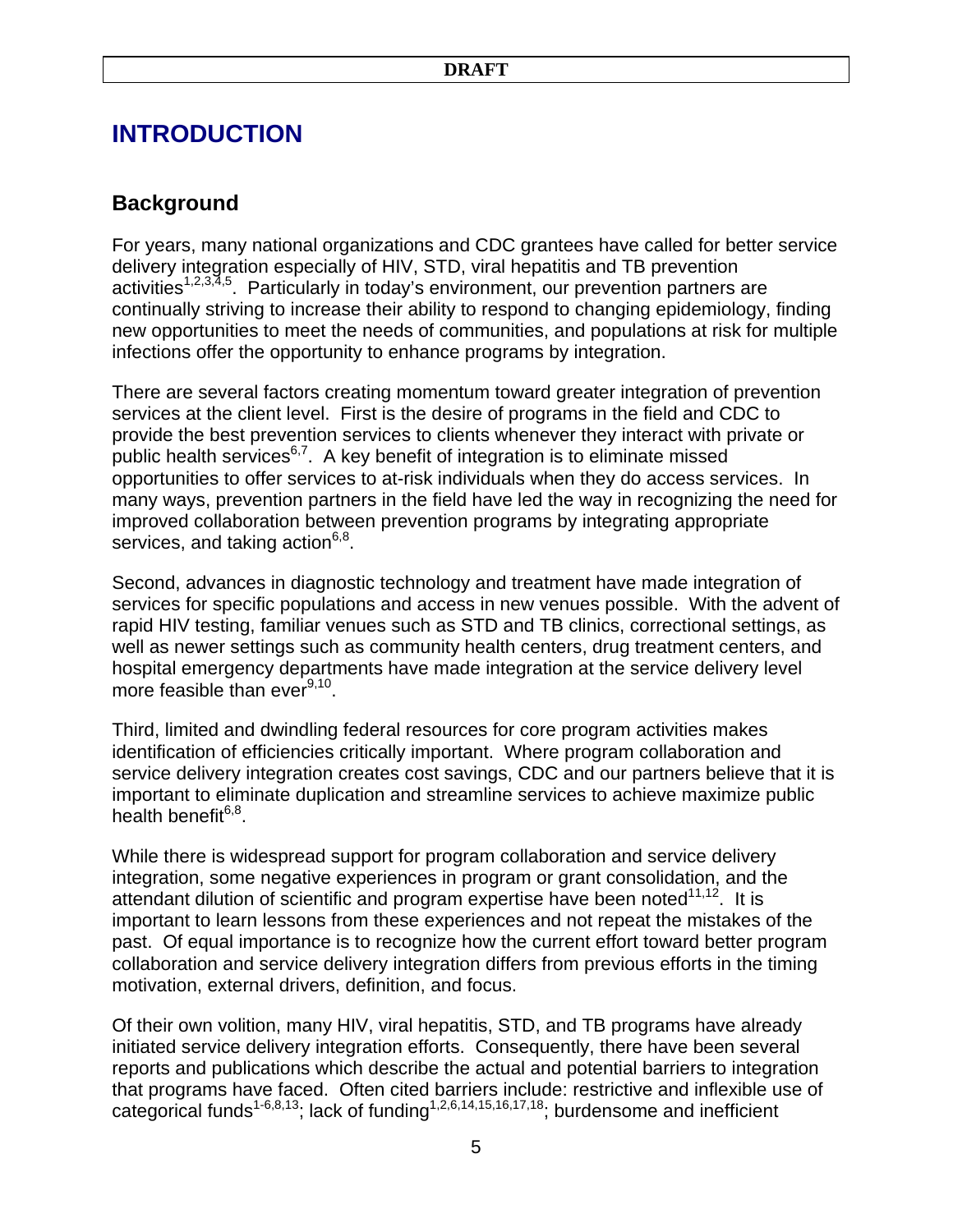administrative requirements<sup>1,2,4</sup>; lack of harmony, consistency, and synchronization of data collection and surveillance systems<sup>1,2,4,6,8,11,15-19</sup>; lack of prevention guidelines<sup>1,2,4</sup>; overly prescriptive program announcements and burdensome reporting requirements<sup>1,2,4</sup>; insufficient translation and integration of science and program<sup>1,2,5</sup>; and insufficient support, both technical and financial, for cross training, evaluation and dissemination of best practices<sup>1,2,4,8</sup>. As we move forward with program integration plans and activities, it will be important to verify to what extent these or additional barriers exist and, where possible, to systematically address them (see Table 5).

## **Purpose of this Document**

This document is intended to articulate NCHHSTP's vision and goal for program collaboration and service integration. Using existing CDC screening and treatment recommendations as a foundation, an evidence-based framework for describing levels of integration is described. The purpose of this description is to be able to measure and monitor progress toward greater integration at the point of care. The primary audience of this document is domestic NCHHSTP funded programs.

## **NCHHSTP Program Collaboration and Service Integration**

## **Definition:**

A mechanism of organizing and blending inter-related health issues, separate activities, and services in order to maximize public health impact through new and established linkages between programs to facilitate comprehensive delivery of services.

## **Vision:**

To provide HIV/AIDS, viral hepatitis, STD and TB prevention services that are holistic, evidence-based, comprehensive, and of high quality to appropriate populations at every interaction with the health system.

NCHHSTP views improved collaboration between programs and integration of appropriate prevention services as essential and important drivers towards greater effectiveness and flexibility by focusing on "how" to deliver prevention services, in addition to "what" to deliver.

## **Program collaboration:**

NCHHSTP recognizes that many state and local programs have a rich history of significant and productive coordination and cooperation on a variety of important programs and activities. Acknowledging and building upon these existing and productive collaborations will be crucial to success. Within NCHHSTP there is also increasing cross-division and cross-program communication and coordination. In this instance, NCHHSTP views program collaboration as individuals, groups and **systems** working together at a significantly higher degree than just through coordination or cooperation. Program collaboration is therefore intended to facilitate greater joint planning, sharing of resources (human, training, data, fiscal) to the extent necessary to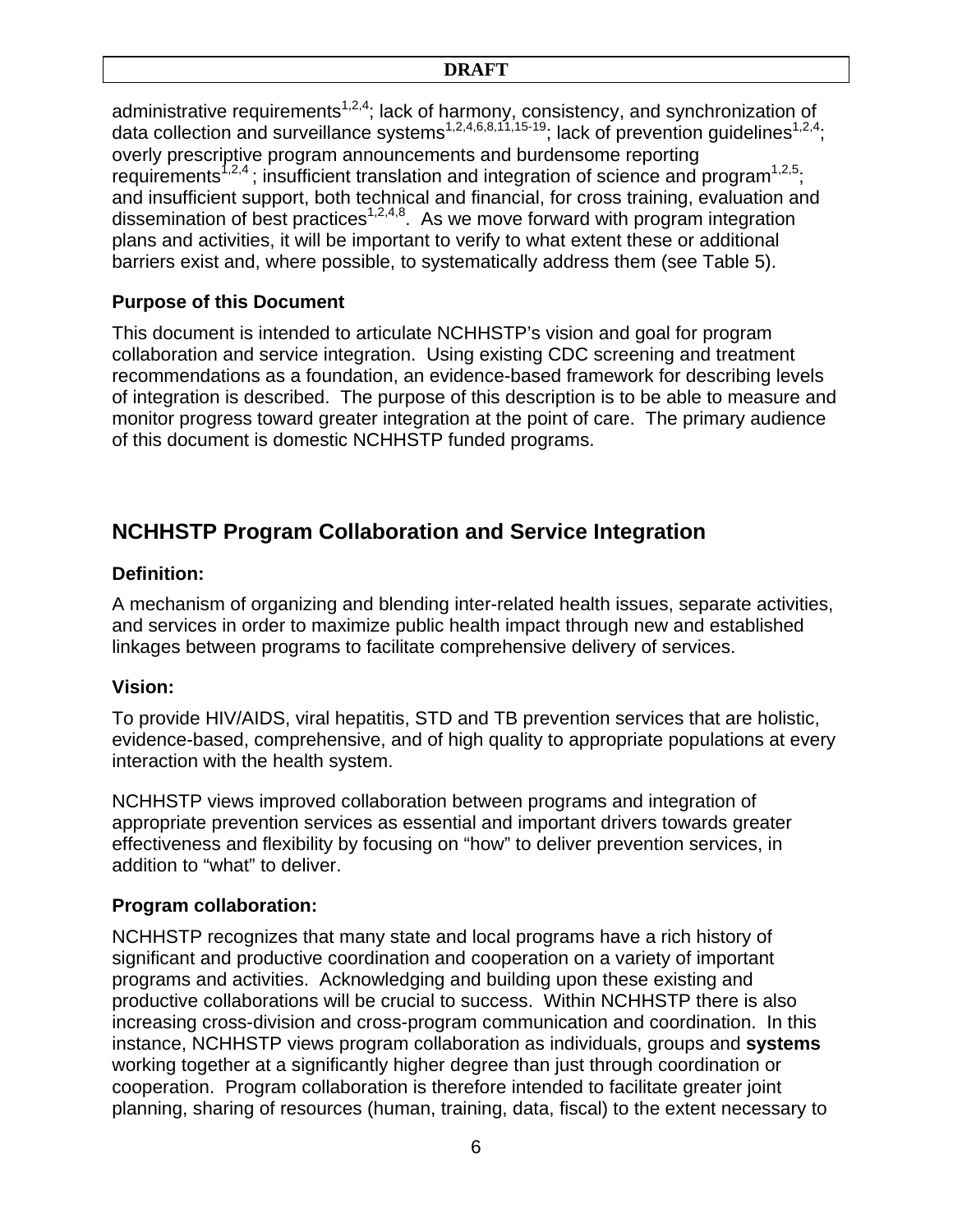further more holistic services in the best interests of clients. For example, it is important to analyze surveillance and case management data across programs to keep abreast of the changing epidemiology of co-morbidities and risks to better target interventions and prevention services. In many instances, a single public health worker (e.g. public health nurse, disease intervention specialist) may be working with an individual or family with multiple conditions (e.g. TB/ HIV/Hepatitis C), underscoring the need for good cross-training of personnel as well as the need to blend funding within organizations to pay for these positions.

PCSI is about maximizing the return that our prevention partners gain from their activities and assets, increasing efficiency by combining, streamlining and enhancing prevention services; avoiding missed opportunities to screen, treat, or vaccinate, and enabling services to adapt and keep pace with the requirements of changing disease epidemiology and new technologies. PCSI should be considered as the next crucial step in the evolution towards more holistic prevention services and a shared vision to achieve multiple related health goals.

## **Common Goals and Strategies:**

A major prerequisite for effective PCSI is common purposes and strategies. In NCHHSTP, a priority and shared goal across all programs is the elimination of health disparities in HIV, STD, viral hepatitis, and TB infections (e.g., economically deprived, IDU, racial and ethnic minority populations).

Other common goals across NCHHSTP programs include:

- 1. Managing and reducing stigma and the resulting consequences in accessing and providing services
- 2. Preventing disease among at-risk/un-infected persons
- 3. Interrupting transmission of infection using similar methods of partner counseling, elicitation, referral, and contact investigations
- Ensuring access to high quality, culturally competent services for marginalized, 4. under and uninsured, at risk populations
- 5. Diagnosing disease and providing expeditious treatment and/or referral for care
- Monitoring infections in the population (i.e. case surveillance) 6.
- Maintaining systems that assure patient confidentiality 7.

Finally, a number of NCHHSTP programs (HIV/AIDS, STD, viral hepatitis) also share a vision for improved sexual health, thereby driving the need for more holistic and comprehensive services (including mental health, substance abuse prevention and treatment) as part of a package of preventive care to those at greatest risk.

Effective PCSI is also made easier by the use of similar prevention tools across programs. For example, within clinical services, PCSI is enhanced where common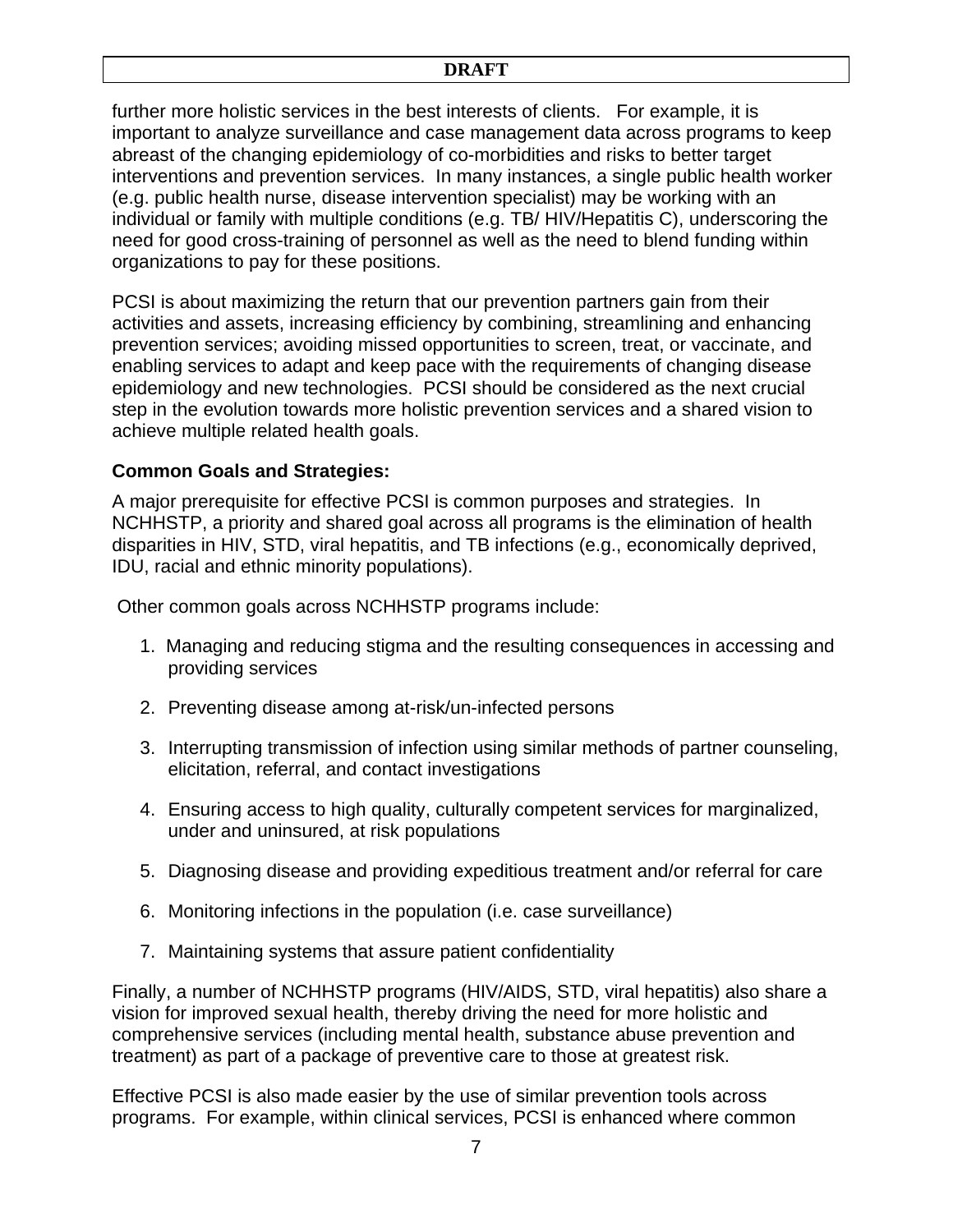target populations, partner services, outbreak response, social marketing and mass media behavior change activities exist. Similarly, within correctional settings, PCSI is greatly facilitated by the homogeneity in populations (adults), uniformity of access, limited provider choice, and common devastating impact of transmission within and outside of jails and prison.

## **Why might there be concerns about PCSI?**

Although considered an ideal model for strategic planning and engineering of national prevention services, the published literature provides some insight into situations and contexts, and certain structural and administrative models of consolidation, which may not be the ideal solutions for fostering program collaboration or service delivery integration<sup>12</sup>. NCHHSTP believes that consideration of these *limitations* is important as we move forward with this national priority. However, efforts should be made to overcome these in the conceptualization and implementation of local PCSI efforts.

- 1. **Loss of Program Identity, Focus and Expertise.** Local programs have expressed concern about the potential for loss of focus and dilution of expertise due to service integration. In the case of elimination programs, such as TB and syphilis, lack of awareness and loss of clinical and prevention acumen are  $c$ ommon problems, especially in the private sector<sup>19,20</sup>. NCHHSTP believes that thoughtful program integration can potentially benefit such efforts. For example, cross-training of relevant staff and development of appropriate guidance could actually raise the level of expertise of more public health workers and increase the cadre of personnel able to conduct risk assessments and refer appropriately. "Walling off" or segmenting of training and expertise only serves to further limit the "outreach" of knowledgeable public health workers.
- 2. **Mixing of Prevention Models.** Potential conflicts may also exist when attempting to integrate traditional single disease control models such as TB and STD (e.g. testing, case finding and treatment, contact-tracing) with approaches based upon health promotion, harm reduction, or other behavioral prevention models<sup>21</sup>. Some research studies, predominately in international HIV settings, have highlighted provider concerns about incorporating predominately clinical interventions such as STD testing or vaccination into HIV prevention interventions<sup>22</sup>. Providers are concerned this could compromise risk reduction messages and create substantial staff training and capacity issues. On the other hand, key public health leaders have begun to argue that with advances in testing technology and HIV treatment that it is time to apply proven public health principles to the epidemic<sup>23</sup>. Several recent successful examples of incorporating risk reduction and behavioral change interventions with medical models have been identified<sup>21,24</sup>. Clearly, service delivery integration will increase the interaction between these different approaches and necessitate a thoughtful blending; taking the best that each approach has to offer, and creating the best delivery of services to clients.
- 3. **Loss of Control.** Change is often difficult, and providers may prefer the status quo and locus of control resulting from working within disparate and vertical systems as opposed to integrated systems, despite evidence regarding the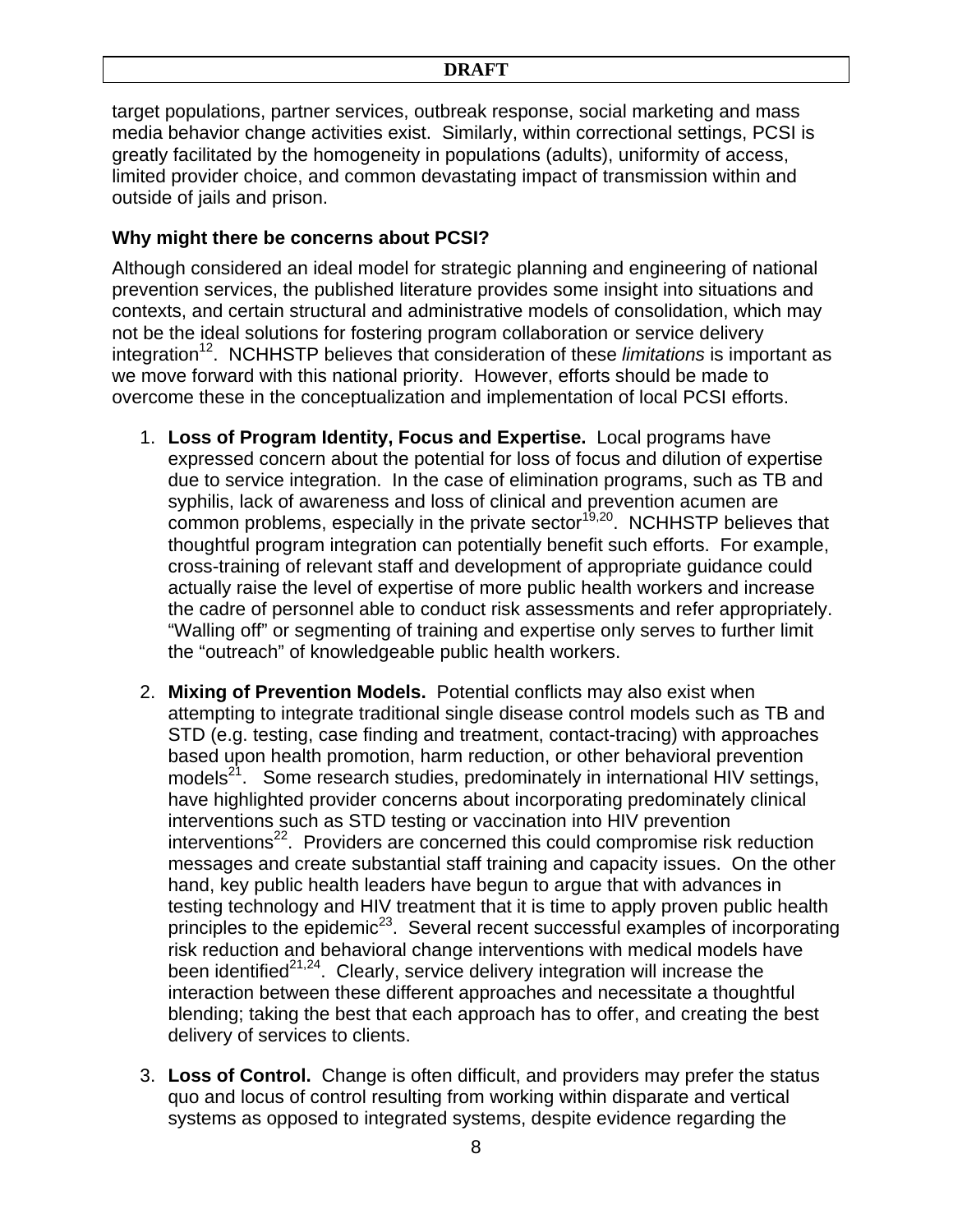benefits to patients and providers. Perceived barriers may also include lack of time, increased work, and limited benefit. Programs may also view actions to increase funding flexibility, reduce administrative barriers, and truly embrace integrated data for local decision making, as loss of control<sup>11,12</sup>. Historical CDC funding patterns have exacerbated this categorical thinking and loss of control concerns. NCHHSTP believes that the success of our future prevention efforts will require changing our response to meet rapidly evolving public health and population needs. These changes are within our "control", and it's critical that NCHHSTP and our prevention partners reach beyond categorical ways of thinking and acting to truly work across programs in the best interest of service delivery and the clients we all aim to reach.

## **IMPLEMENTATION**

NCHHSTP aims to be responsive to the needs of our prevention partners as we move into the 21st century, fully acknowledging the extensive local work which has already taken place in PCSI. With the right vision and plan of action, we can maximally leverage from existing resources, while implementing solutions that achieve the efficiency, scalability of our prevention interventions, and significantly impact health disparities.

## **Principles of effective PCSI**

NCHHSTP believes that there are five key principles for effective Program Collaboration and Service Integration for HIV/AIDS, viral hepatitis, STD and TB Prevention.

- 1. **Appropriateness.** First, integration of prevention services must make epidemiological and programmatic sense and should be contextually appropriate. Not all individuals are at risk for all diseases, and not all settings see high prevalence of all conditions. For example, CDC currently recommends that every person with TB infection should know their HIV status<sup>25</sup>. This applies in all settings and population subgroups. However, integrating comprehensive STD services may not be desirable or feasible for all TB patients, but more appropriate for particular settings (e.g. corrections) or in certain populations at high risk (e.g. urban minority adults) and contingent upon available resources and demonstrable health impact. In complex outbreak and contact investigations, such as that of a TB case with unnamed drug use contacts, it would be important for STD, HIV, and TB programs to collaborate on activities related to cross-matching of databases and contact tracing information and at the state and local level.
- 2. **Effectiveness.** Prevention resources are far too limited to be wasted on ineffective or unproven interventions. Routine HIV screening and Hepatitis A and B vaccinations are examples of effective interventions that should be expanded and scaled-up via PCSI efforts. Not only does this enable local partners to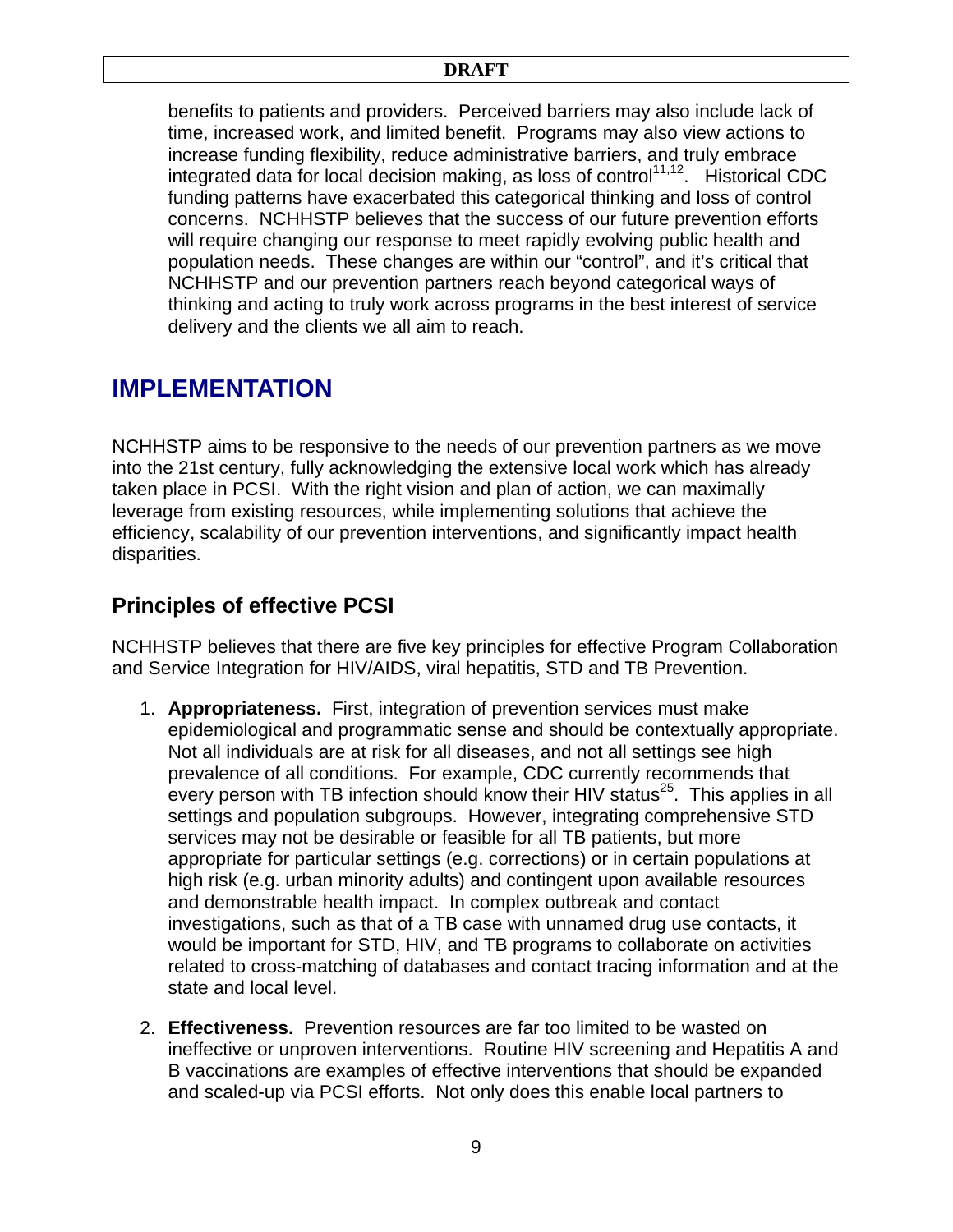leverage the investments they have already made, but it promotes efficiencies with all its associated benefits of reduced costs and improved quality.

- 3. **Flexibility.** Organizations need the ability to rapidly change and assemble new prevention services to meet changing epidemiology, demographics, advances in technology, or policy/political imperatives. Effective PCSI initiatives should allow partners to consistently examine and revise how integration of services can best meet client needs, not only among services funded and provided by NCHHSTP programs, but by other programs within (e.g. Immunization Services, Reproductive Health) and outside (HRSA, SAMHSA) of CDC. When processes and services can be composed from existing building blocks, operational changes can be delivered faster, cheaper and with a higher degree of quality.
- 4. **Accountability.** NCHHSTP views PCSI as part of a continuum of continuous quality improvement of prevention services. Consequently, prevention partners need the ability to monitor key significant aspects of their prevention services and gain insight into how they can optimize operations. By tracking appropriate indicators that reflect operational performance, and comparing them against previously defined key performance standards, our partners can create a continuous feedback loop that facilitates iterative process improvement.
- **5. Acceptability.** It is crucial that PCSI leads to improved acceptability to clients, programs, and providers, through improved quantity and quality of the integrated services. Program buy-in and commitment, in the field and at CDC, is crucial in supporting PCSI because it is the programs that will ultimately interact with providers and clients in implementing acceptable, coordinated, and integrated services. PCSI objectives are not simply to load additional disjointed services onto clients, but to deliver high quality services through appropriate packaging and provision of coordinated services in appropriate contexts. Where successful, appropriate packaging of services may improve patient satisfaction and increase uptake of other preventive services. For example, evidence supports that offering clients hepatitis prevention services increases acceptance of STD and HIV testing and services<sup>26,27</sup>. In this regard, PCSI may also be a key strategy for reducing health disparities. Finally, PCSI should be acceptable to programs and providers who see and understand the benefit of combining services and enhancing interactions with clients.

## **Program Functions**

Opportunities for greater collaboration that could enhance integrated approaches to service delivery involve many aspects of comprehensive program management. Since these programmatic activities are the underpinnings to effective and integrated service delivery, NCHHSTP thinks it important to identify strategies that are likely to increase program collaboration, coordination, and to yield greater service delivery integration. The 10 Essential Public Health Functions<sup>28</sup> is a useful framework for categorizing strategies that could enhance PCSI. Table 1 lists the 10 Functions and suggests potential activities for each function.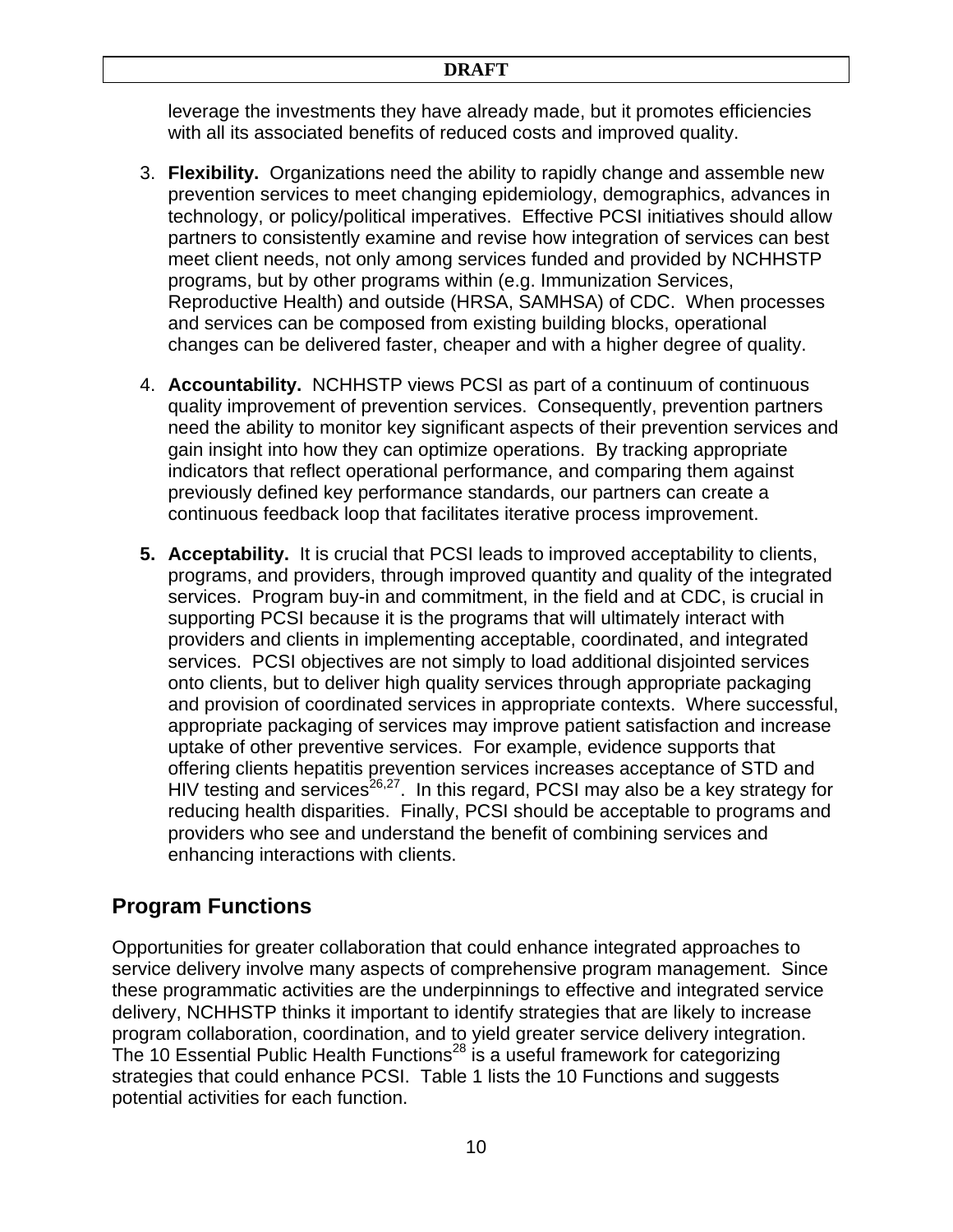## **Table 1. Essential Public Health Functions and Potential Strategies<sup>2</sup>**

Program Function, followed by potential strategies

## **1. Monitor health status to identify and solve community health problems**

- Develop operating procedures and agreements that assure each program has access to relevant data sets
- Develop common reporting and data collection instruments
- Conduct analyses looking across data sets for relevant data
- Link data sets to allow common risk factors to be analyzed with multiple specific outcomes
- Develop and disseminate cross-program reports and briefs

## **2. Diagnose and investigate health problems and health hazard in the community**

- Identify populations and venues that are a shared high priority and develop a joint approach to providing outreach, testing, and risk reduction services.
- See Table 2 for PCSI Levels of Clinical Service Integration

## **3. Inform, educate, and empower people about health issues**

- Identify partners working with multiple infectious disease programs and coordinate contacts and common activities
- Develop and test integrated messages for diseases with common risk factors
- Develop messages that address cross-cutting infectious disease priorities
- Develop web-based information and links to multiple relevant program services

## **4. Mobilize community partnerships and action to identify and solve health problems**

- Develop partnerships and coalitions that have broad representation from areas affected by multiple infectious diseases with common routes of transmission
- Assure that targeted communities are represented in planning, implementation, and evaluation across programs
- Work with community partners and contacts jointly across programs

## **5. Develop policies and plans that support individual and community health efforts**

- Develop and advocate for integration policies that impact multiple and commonly acquired infectious diseases and risk factors
- Develop cross-program social and community-level interventions

## **6. Enforce laws and regulations that protect health and ensure safety**

 $\overline{a}$ 

• Explore the development and implementation of structural interventions which may enhance and accelerate the prevention of HIV, hepatitis, STD and TB infections

<sup>2</sup> Source: Public Health Functions Steering Committee. *Public Health in America*, Fall 1994. See http://www.health.gov/phfunctions/public.htm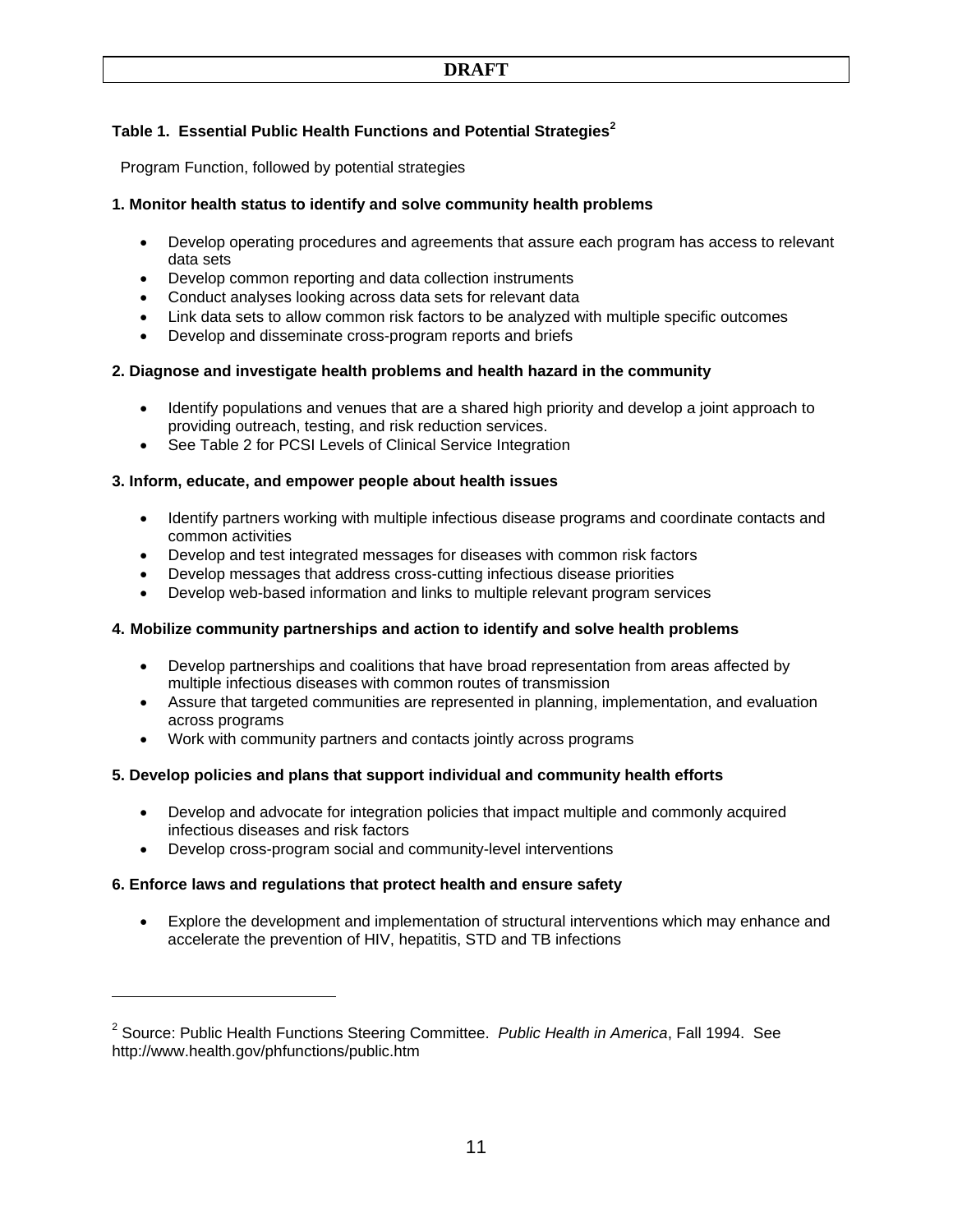## **DRAFT**

## **Table 1. Essential Public Health Functions and Potential Strategies (continued)**

### **7. Link people to needed personal health services and assure the provision of health care when otherwise unavailable**

• Identify opportunities for integrated partner services where individuals, contacts, or networks would benefit from counseling, testing, or referral

#### **8. Assure competent public and personal health care workforce**

- Train outreach staff to be able to make cross referrals to other programs
- Cross-train staff to conduct all forms of partner referral and treatment services (i.e. EPT, PCRS, PN, DOT)
- Develop internal cross-program communication mechanisms to keep all staff up-to-date on all programs

### **9. Evaluate effectiveness, accessibility, and quality of personal and population-based health services**

- Develop mechanisms to track multiple program interventions to common outcomes
- Determine the population level impact of program integration on HIV, hepatitis, STD and TB prevention and reducing health disparities for these conditions.

#### **10. Research for new insights and innovative solutions to health problems**

• Identify and support research to inform best or promising models of practice for program collaboration and service integration.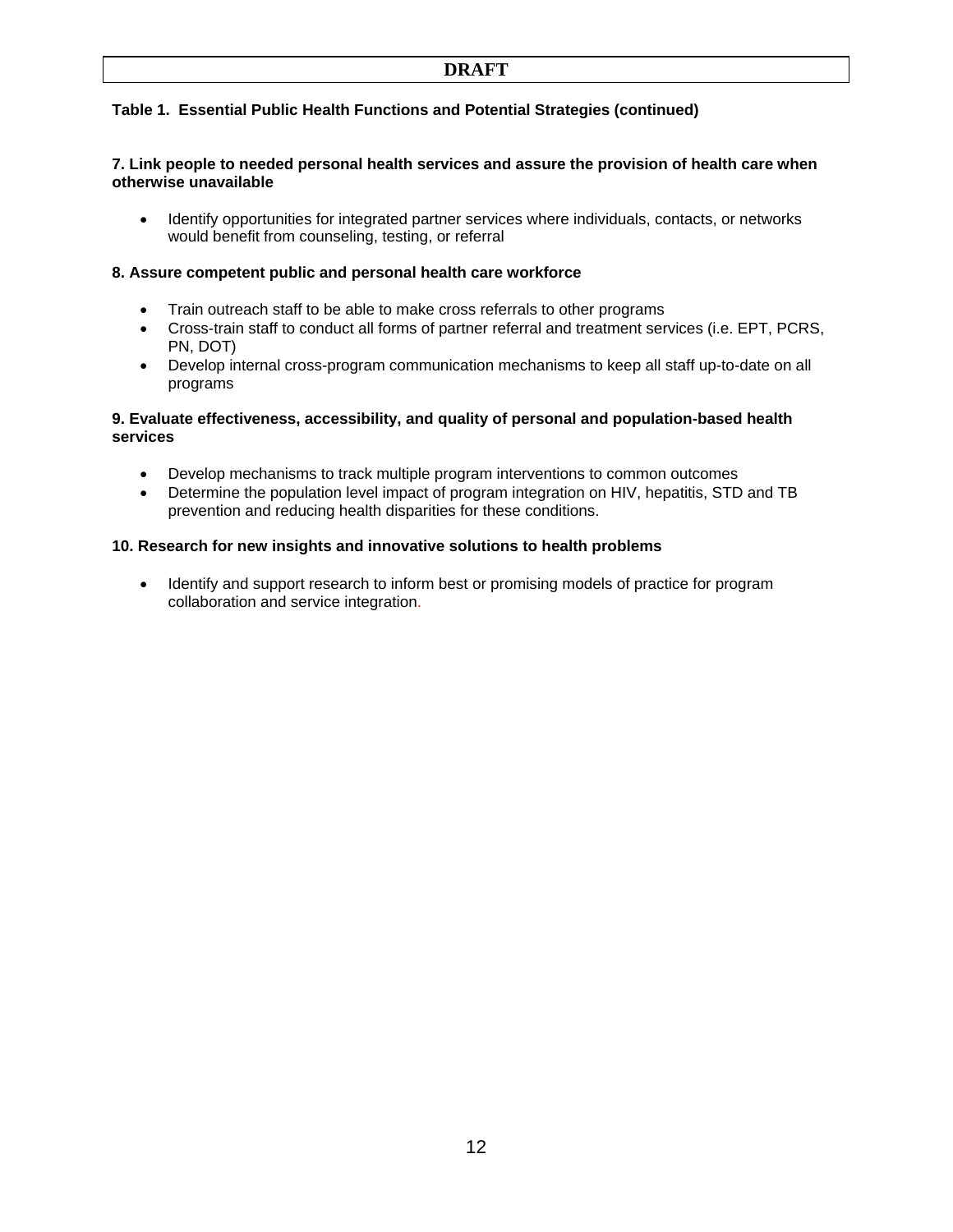## **PCSI Levels of Integration framework**

PCSI Levels of Integration is a conceptual framework for organizing holistic, evidence based HIV, STD, viral hepatitis and TB clinical and other prevention services. This framework synthesizes and integrates the existing HIV/AIDS, STD, viral hepatitis, and TB screening, treatment, and vaccination guidelines<sup>9,25,29,30,31,32</sup>. The Levels start with the most broad-based testing guideline that does not require risk assessment (e.g. HIV testing) and ascends through a hierarchy of services recommended in the guidelines. It starts with incorporating focused risk assessment and ends with the most comprehensive level of services. These Levels are not intended to emphasize or prioritize any particular service over another, rather, they are a way to describe and integrate CDC guidelines. It builds on existing models of promising practice in the field, as well as CDC's expertise in developing program tools and technologies. While this integrated framework focuses on health care settings, it also applies to communitybased organizations who provide single or limited clinical service (e.g. HIV testing).

CDC proposes three distinct levels (limited, expanded, and comprehensive) in an ascending hierarchy at the client-provider interface (see Table 2). Each level has defined *minimum* HIV/AIDS, hepatitis, STD or TB prevention services with integration performance indicators to be determined (see Table 3 and 4). The framework is hierarchical in that each level incorporates the recommended services and performance indicators from the prior level.

The CDC PCSI Levels of Integration framework makes it possible to identify *minimum levels of integrated services* within specific jurisdictions and settings. The proposed PCSI Levels of Integration also adheres to existing CDC guidelines, standards and recommended practices as well as current promising practices in program collaboration and services integration. As the epidemiology of diseases in various sub populations change, as new technologies are developed, as new interventions are available, and as CDC revised guidelines are published, components within each level can be expected to change.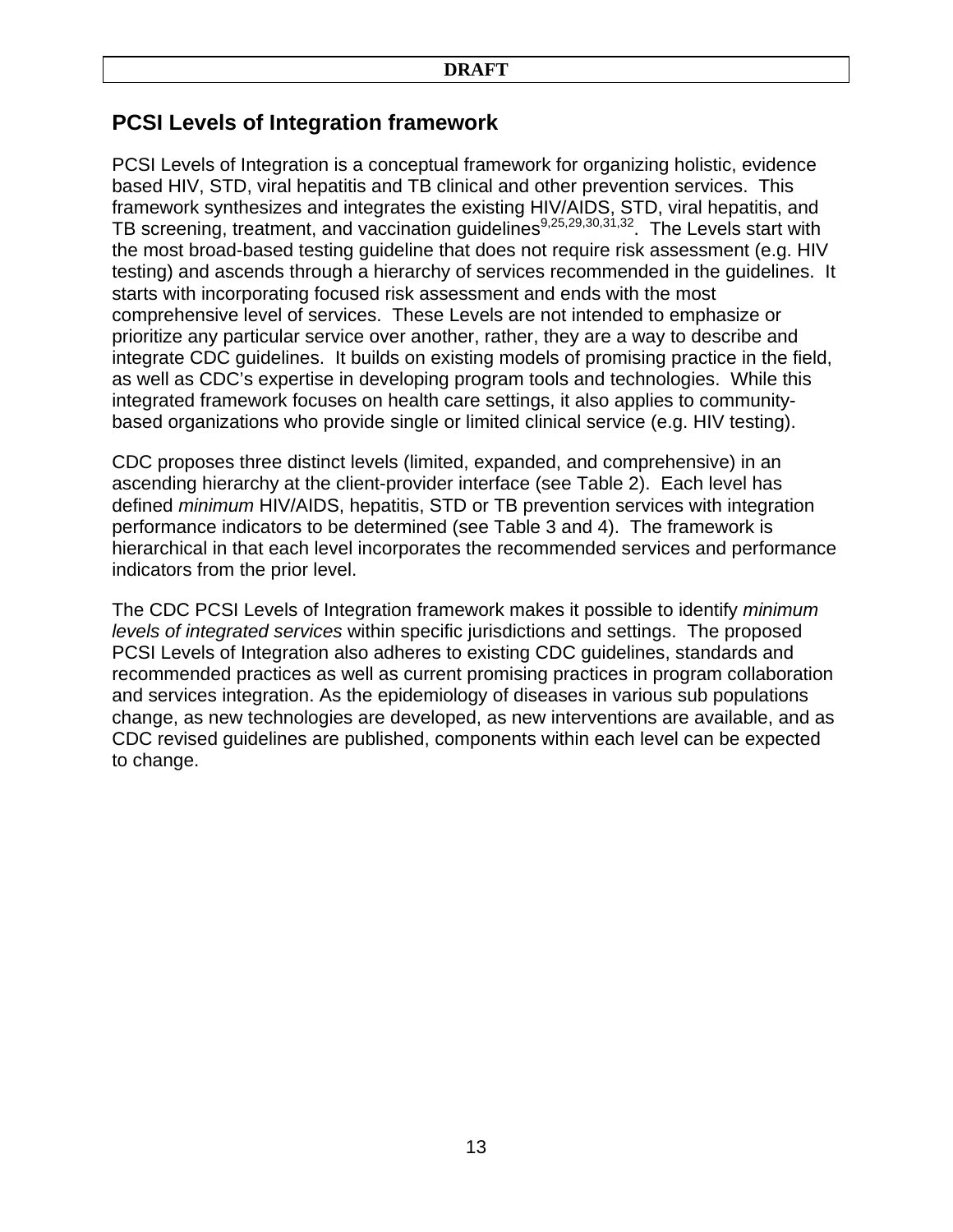## **DRAFT**

### **Table 2. Program Collaboration and Service Integration (PCSI) Levels of Integration Framework for prevention services in health care settings\*.**

## **Non-Integrated services**

Definition – Prevention services completely separate, vertical or non-integrated at the point of client access

Description – No Integration

Example – Clients are provided a single prevention service at the point of access, with or without referral to allied prevention services.

## **I. Limited Integration**

Definition – Package of services which integrates routine HIV testing into clinical services, with documented referral to more comprehensive allied or specialist services.

## Description – **HIV testing**

#### Example – **Some integration of health information and referrals**, **Minimum Onsite**:

- Routine HIV testing in line with the 2006 CDC revised recommendations
- Health information on HIV, STD, viral hepatitis, and TB, including locations of local services, readily available to clients
- Documented and tracked referrals to Level 2, Level 3 or specialist services<sup>§</sup> available upon request or as indicated. For HIV+, treatment means linked to care.

### **2. Expanded Integration**

Definition – Package of services which integrates selected age, prevalence, and risk- based HIV, Hepatitis, STD, and TB prevention services with linkage and/or referral to comprehensive allied services.

#### Description – **Service integration across programs funded by CDC based on risk assessment**,

#### Example – **Minimum Onsite**:

All onsite services from Level 1 plus:

- Chlamydia screening and treatment for women < 25 years
- Gonorrhea screening if indicated by risk, prevalence
- Syphilis testing if indicated by, risk, prevalence
- Treatment available for CT, GC, Syphilis
- Hepatitis A/B vaccine <19 y.o., referral for others if indicated
- Hepatitis C risk assessment
- Condoms available (or upon request)
- Expedited Partner Therapy, partner notification or Partner Counseling Referral Services available
- Pregnancy testing as indicated
- Screening for TB exposure/ risk
- For women, reproductive history is elicited (preg. and contraceptive)
- Documented and tracked referrals to Level 3, specialist, other prevention services available upon request or as indicated.

## **3. Comprehensive Integration**

Definition – Package of services which integrates HIV, STD, Hepatitis and TB prevention, diagnosis and treatment services with linkage and/or referral to specialist or other prevention services.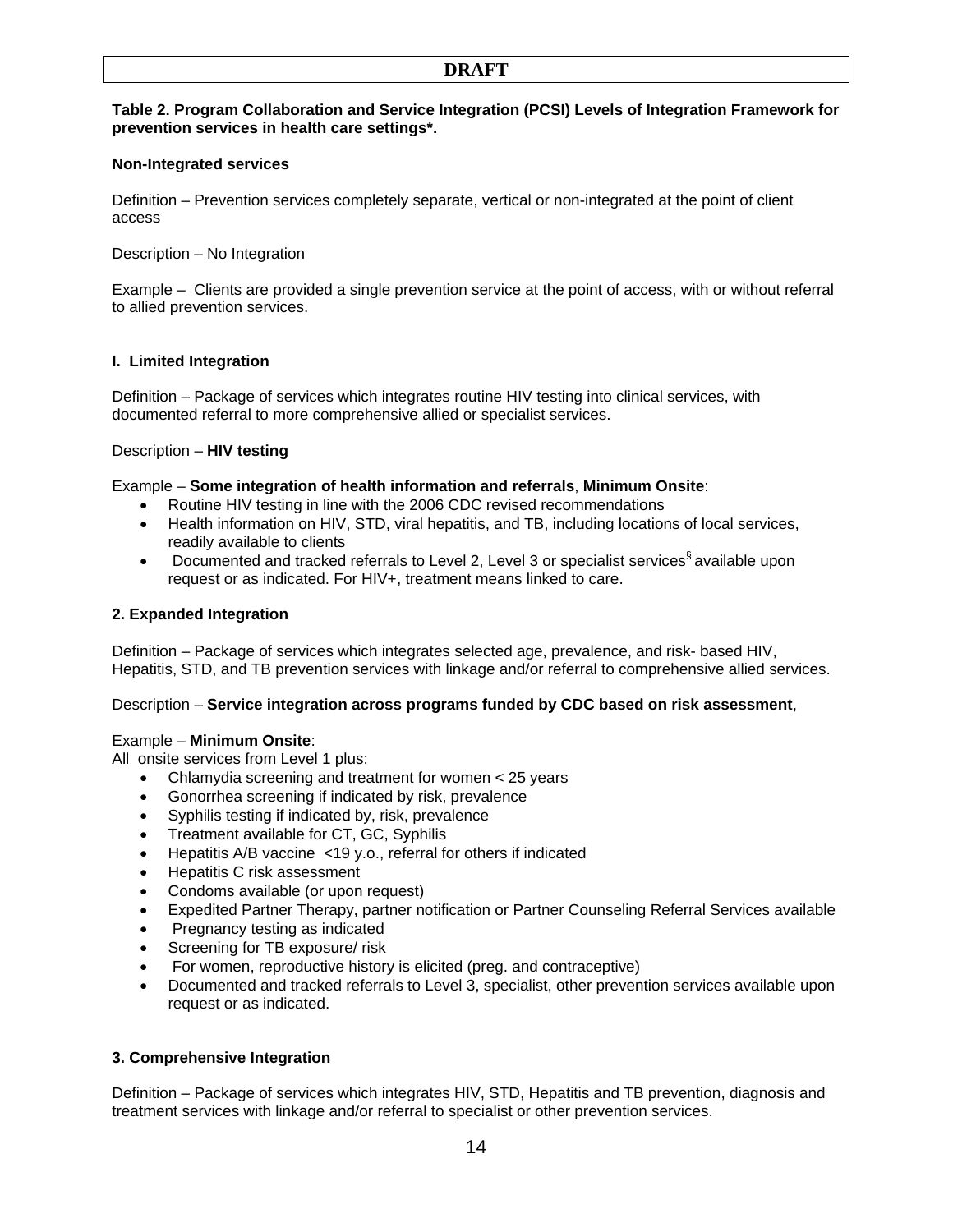## Description – **Service integration across systems of care (CDC or not) based on risk assessment**

Example – **Minimum Onsite**: All onsite services from Level 2 plus:

- Comprehensive sexual and reproductive health risk assessment as well as drug use, mental health, intimate partner violence risk assessment.
- Comprehensive HIV, hepatitis A/ B/ and Hepatitis C, STD, TB screening, diagnosis and treatment, with referral for specialist care if required in line with CDC recommendations.
- Comprehensive reproductive health services including pregnancy testing and contraceptive services
- Health Education and targeted risk reduction information is available and offered to all individuals
- Referral to specialist services as indicated.

#### **Notes**:

\* Health care settings include all settings where health care providers in the public and private sectors work, including those working in hospital emergency departments, urgent care clinics, inpatient services, substance abuse treatment clinics, public health clinics, community clinics, correctional health-care facilities, and primary care settings. <sup>§</sup>Specialist services include partner notification, EPT or PCRS.

## **PCSI Levels of Integration services:**

- **Limited Integration:** Describes the basic package of integrated services which integrates routine HIV testing into clinical services, with documented referral to more comprehensive or specialist services, including other prevention services. No individual risk assessment is required. As a minimum, Limited services should include routine HIV testing in line with the 2006 CDC *Revised Recommendations for HIV testing of Adults, Adolescents, and Pregnant Women*  in Health Care Settings<sup>9</sup>; health information on HIV, STD, viral hepatitis, and TB, including locations of local services readily available to clients; and documented and tracked referrals to subsequent levels or specialist services is available upon request or as indicated. Treatment for HIV positive individuals means linked to HIV care.
- **Expanded**: This expanded service package would integrate selected age, prevalence, and risk- based HIV/AIDS, Hepatitis, STD, and TB prevention services with linkage and/or referral to comprehensive allied services. Limited individual risk assessment is required. Minimum onsite prevention services would include all services from the prior level plus: Chlamydia screening and treatment for women < 25 years; gonorrhea testing if indicated by risk or prevalence, Syphilis testing if indicated by risk or prevalence, hepatitis A/B vaccine for <19 year olds and referral for those older than 19 year of age; condoms available (or upon request); expedited partner therapy (EPT), partner notification or partner counseling and referral services (PCRS) available; pregnancy testing as indicated; screening for TB exposure/ risk; for women, reproductive history is elicited (pregnancy and contraceptive); along with documented and tracked referrals to the subsequent level or specialist services available upon request or as indicated. -
- **Comprehensive:** Describes a comprehensive package of services which integrates HIV, STD, Hepatitis and TB prevention, diagnosis and treatment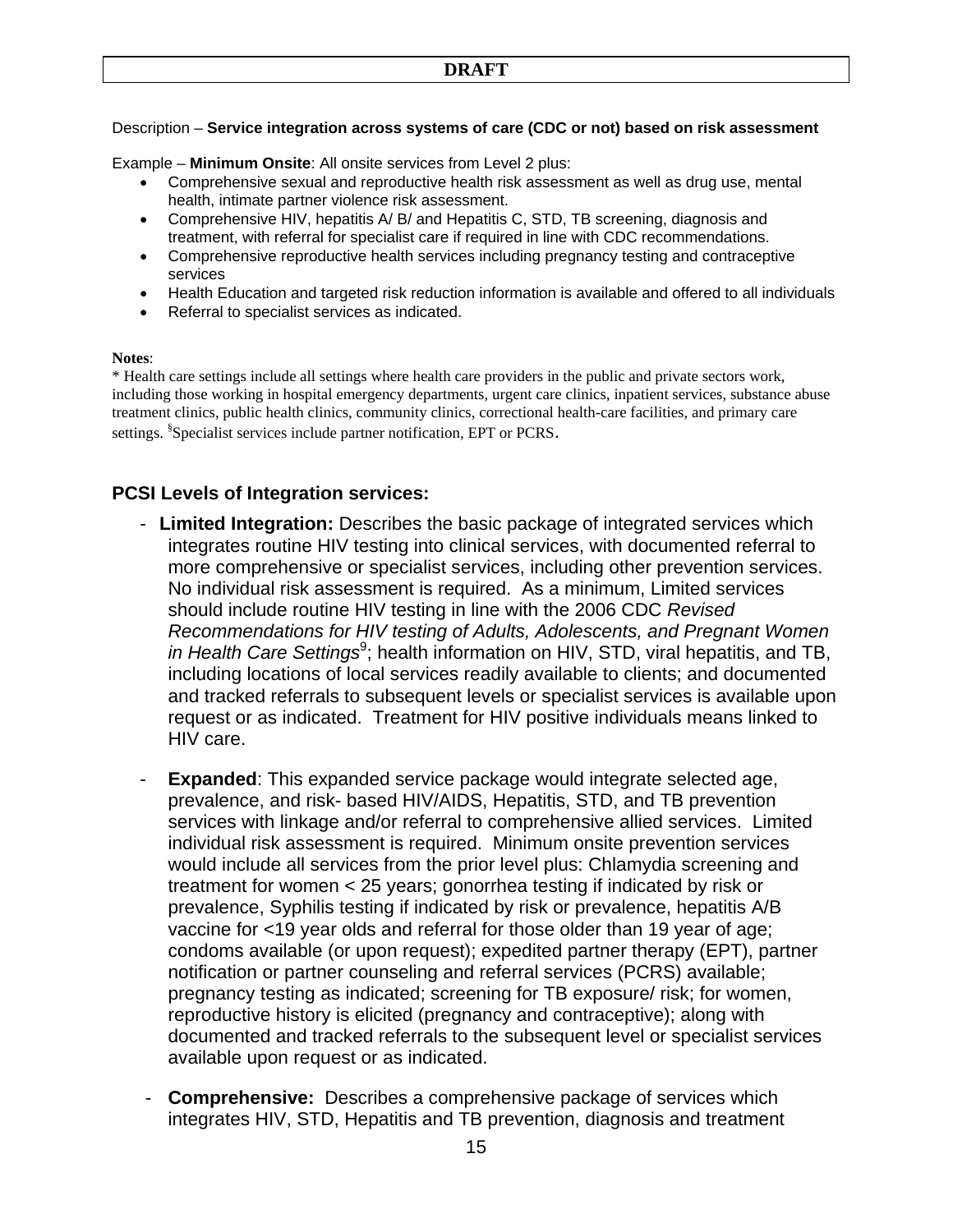## **DRAFT**

services with linkage and/or referral to specialist services. Minimum on-site services could include: Comprehensive sexual, reproductive health, and behavioral risk assessment including drug use, mental health, intimate partner violence risk; comprehensive HIV, hepatitis B/C, STD, TB screening, diagnosis and treatment, with referral for specialist and primary care if required in line with CDC recommendations; comprehensive reproductive health services including pregnancy testing and contraceptive services; health education and targeted risk reduction information is available and offered to all individuals; referral to other specialist services, and prevention services (e.g. behavioral interventions to help reduce or eliminate high risk behaviors) as indicated. Current examples include: LGBT Health Centers, Community Clinics, HIV/AIDS treatment sites.

## **Flexibility:**

The PCSI Levels of Integration framework is designed to be flexible enough to allow the combination and implementation of key HIV, STD, viral hepatitis and TB prevention services in any health care setting. Regardless of the level, agencies receiving NCHHSTP funds would be expected to deliver high quality prevention services and to report on certain integration performance indicators. Within each level of integration, ongoing local evaluation of the impact on service delivery and identification of best practices will be encouraged.

## **Utility:**

The PCSI Levels of Integration framework aims to provide an inventory of the minimum level of key effective prevention interventions that can be recombined quickly and easily to create evidence-based and comprehensive prevention services. The notion of combining interrelated prevention services—versus delivering services independently drives two critical benefits:

- A renewed sense of flexibility and adaptability for prevention partners, increasing their readiness to respond to changing disease epidemics or policy/ political priorities. Integrated prevention services often require significantly less time to construct than isolated vertical programs, since they are able to build upon existing infrastructures.
- The ability to deploy existing prevention resources (human, IT, financial) to construct integrated services. In turn, this greatly improves return on investment of existing prevention assets and lowers the total cost outputs. The maintenance costs of integrated prevention services are also likely to be lower, by virtue of being based on already-tested and effective interventions.

## **Summary:**

The PCSI Levels of Integration framework (Table 2) enables prevention partners to contribute their respective strengths to maximize their effectiveness in providing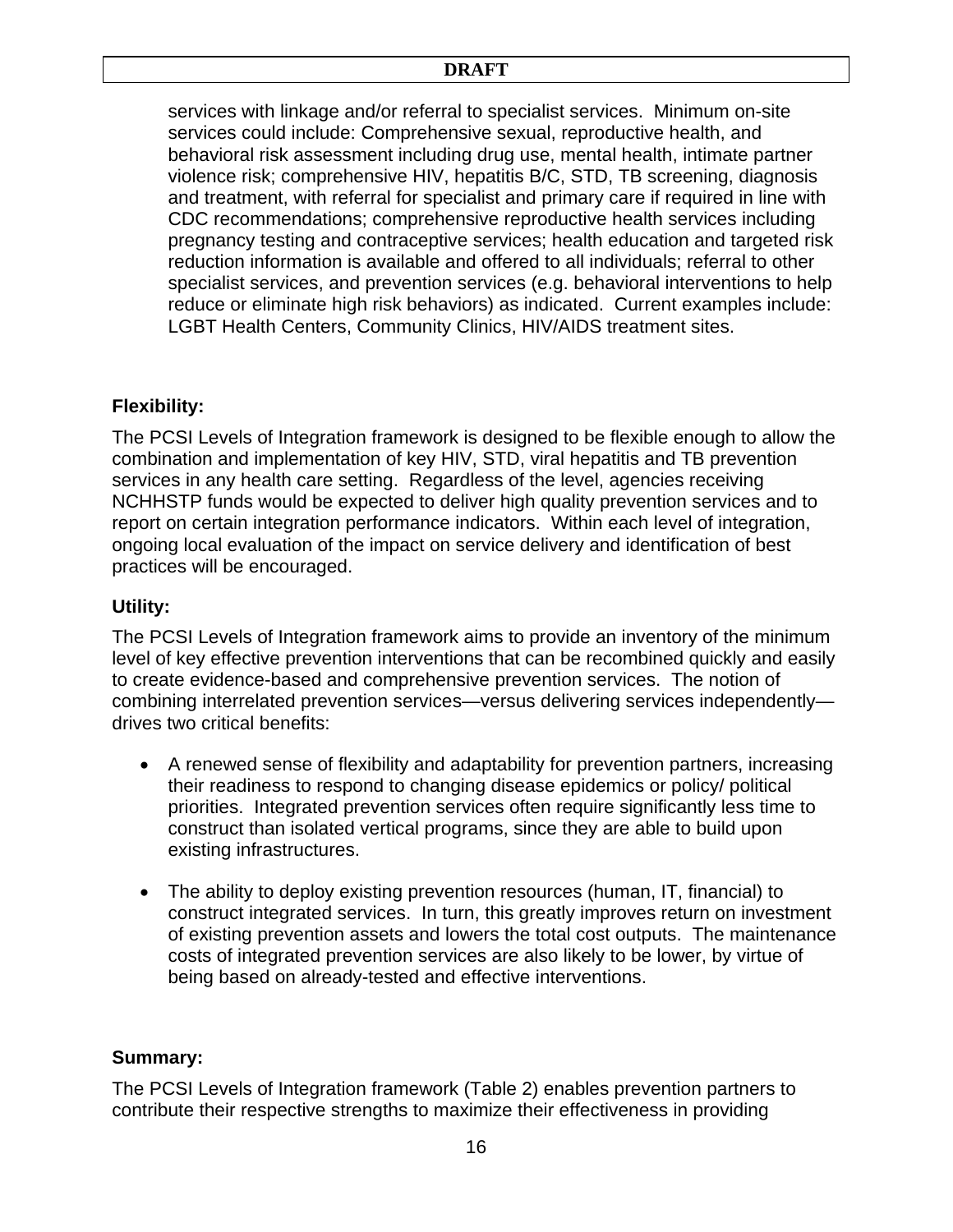prevention services. It provides a layered view, starting from the simplest of integrated services in settings where no risk assessment is required (Limited Integration), to those where comprehensive HIV, STD, viral hepatitis and TB prevention interventions and linkage to other allied services may be offered (Comprehensive). PCSI Levels of Integration takes advantage of the underlying prevention services capabilities and allows the assembly of integrated processes.

# **MONITORING AND EVALUATION**

CDC ensures the quality of its programs and projects through regular monitoring, evaluation, audit and other oversight activities<sup>33</sup>. Monitoring is the regular observation and recording of activities taking place in a project or program. Evaluation is essential for evidence-based lessons from the program implementation experience and using lessons learned in planning of other projects. Both monitoring and evaluation are key components to the successful implementation of PCSI across existing prevention services.

Monitoring and evaluation consists of process measures and performance indicators. Process measures for Program Functions would be jurisdiction specific and depend on the specific strategies identified. Table 3 provides suggestions for strategies that could be used to achieve a public health function, process measures would then be determined based on the strategies employed.

## **Table 3. Essential Public Health Functions, Potential Strategies, and Process Measures**

**1. Monitor health status to identify and solve community health problems**. Potential strategies are:

- Develop operating procedures and agreements that assure each program has access to relevant data sets
- Develop common reporting and data collection instruments
- Conduct analyses looking across data sets for relevant data
- Link data sets to allow common risk factors to be analyzed with multiple specific outcomes
- Develop and disseminate cross-program reports and briefs

## **2. Diagnose and investigate health problems and health hazard in the community**. Potential strategies are:

- Identify populations and venues that are a shared high priority and develop a joint approach to providing outreach, testing, and risk reduction services.
- See Table 2 for PCSI Levels of Clinical Service Integration

## **3. Inform, educate, and empower people about health issues.** Potential strategies are:

- Identify partners working with multiple infectious disease programs and coordinate contacts and common activities
- Develop and test integrated messages for diseases with common risk factors
- Develop messages that address cross-cutting infectious disease priorities
- Develop web-based information and links to multiple relevant program services

#### **4. Mobilize community partnerships and action to identify and solve health problems.** Potential strategies are:

• Develop partnerships and coalitions that have broad representation from areas affected by multiple infectious diseases with common routes of transmission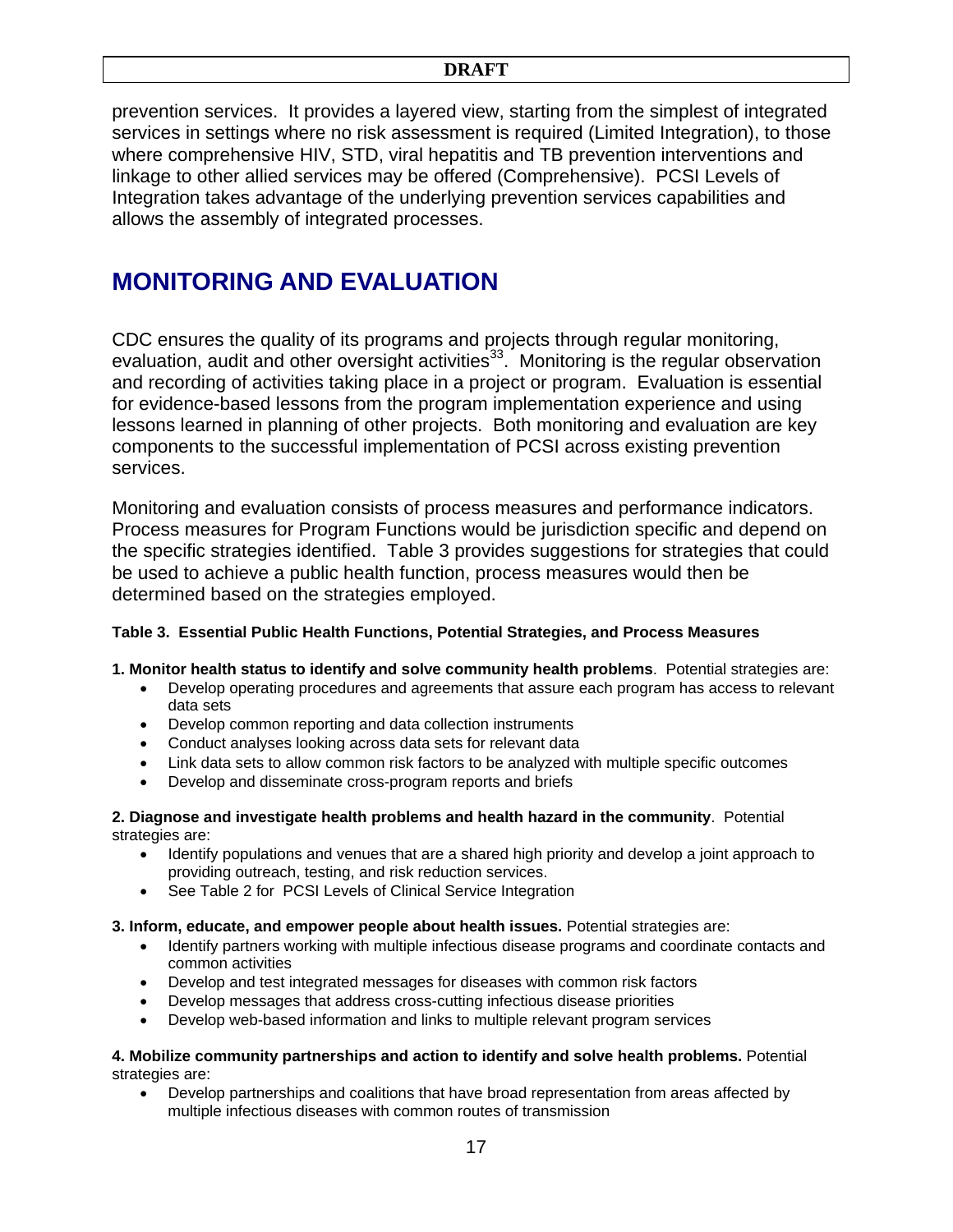- Assure that targeted communities are represented in planning, implementation, and evaluation across programs
- Work with community partners and contacts jointly across programs

## **5. Develop policies and plans that support individual and community health efforts.** Potential strategies are:

- Develop and advocate for integration policies that impact multiple and commonly acquired infectious diseases and risk factors
- Develop cross-program social and community-level interventions

## **6. Enforce laws and regulations that protect health and ensure safety.** Potential strategies are:

• Explore the development and implementation of structural interventions which may enhance and accelerate the prevention of HIV, hepatitis, STD and TB infections

### **7. Link people to needed personal health services and assure the provision of health care when otherwise unavailable.** Potential strategies are:

- Identify opportunities for integrated partner services where individuals, contacts, or networks would benefit from counseling, testing, or referral
- **8. Assure competent public and personal health care workforce.** Potential strategies are:
	- Train outreach staff to be able to make cross referrals to other programs
	- Cross-train staff to conduct all forms of partner referral and treatment services (i.e. EPT, PCRS, PN, DOT)
	- Develop internal cross-program communication mechanisms to keep all staff up-to-date on all programs

## **9. Evaluate effectiveness, accessibility, and quality of personal and population-based health services.** Potential strategies are:

- Develop mechanisms to track multiple program interventions to common outcomes
- Determine the population level impact of program integration on HIV, hepatitis, STD and TB prevention and reducing health disparities for these conditions.

## **10. Research for new insights and innovative solutions to health problems.** Potential strategies are:

• Identify and support research to inform best or promising models of practice for program collaboration and service integration.

Performance indicators help to demonstrate the degree to which program objectives have been achieved. They allow a comparison of what is happening with what was planned, and provide insight into what should be done to tell whether an activity is on schedule and implemented as planned. Table 4 shows the potential performance indicators which may be used alongside the PCSI Levels of Integration framework for evaluating integration of HIV, STD, viral hepatitis and TB prevention services.

## **Table 4. Suggested PCSI performance indicators Level of Integration, Support Services, Integration Performance Indicators**

## **LIMITED – At minimum**

- Staff delivering services have received appropriate training for their job functions training is inclusive of relevant NCHHSTP services
- CDC 2006 Revised recommendations on HIV testing are followed
- Quality assurance system for all interventions is in place and evidence of QA monitoring available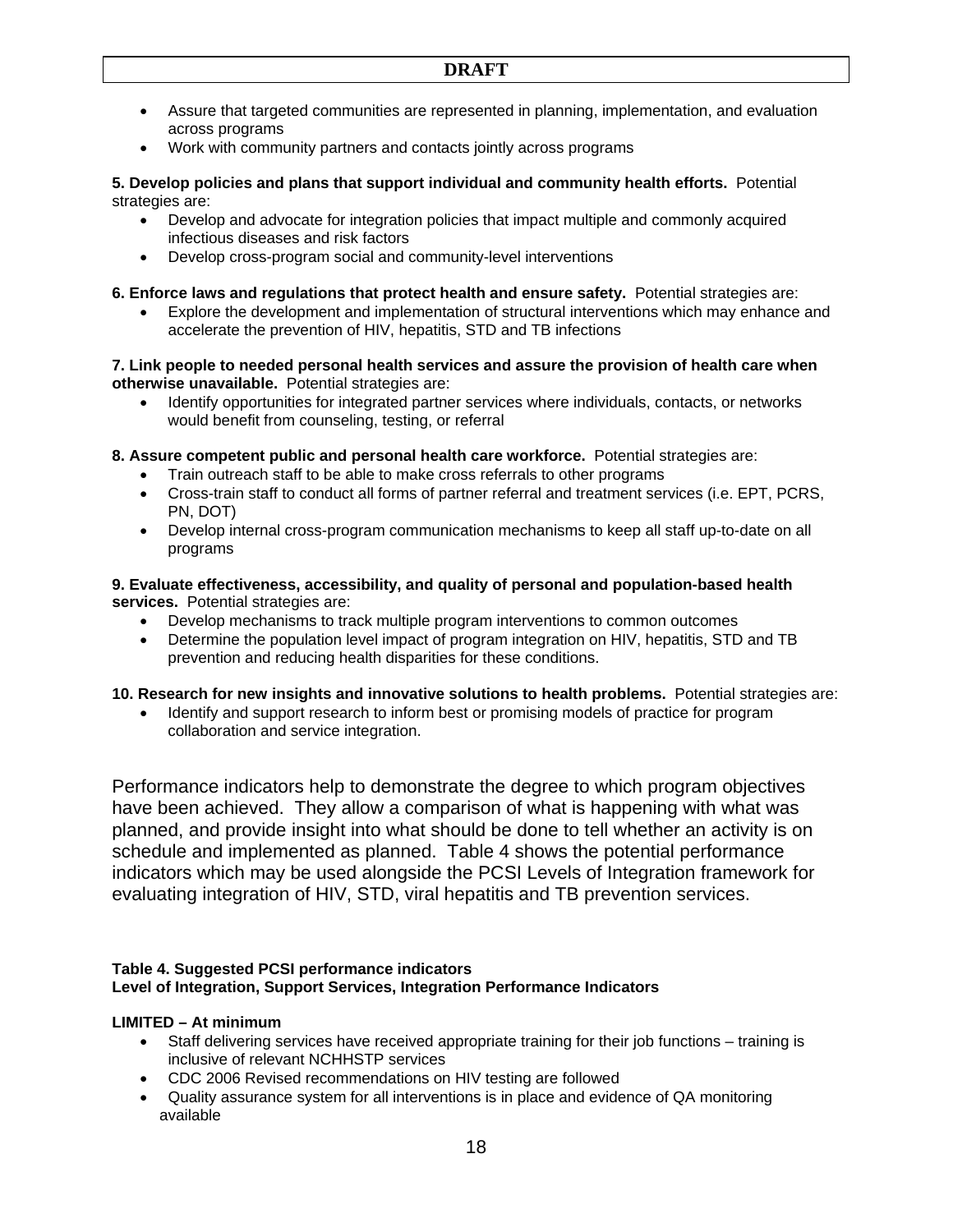## **For example:**

- Number and percentage of clients receiving HIV test
- Percent of persons with HIV-positive test results who receive their test results

## **EXPANDED – As above plus**

- Staff delivering services has received appropriate training for their job functions training is inclusive of all NCHHSTP services
- Current prevention guidelines are followed for HIV, CT, Hepatitis B prevention
- Integrated monitoring, QA or surveillance data are shared locally and available to inform program interventions
- Quality assurance system for all interventions is in place and evidence of QA monitoring is available

## **For example:**

- Percent of sexually active women < age 25 screened for CT
- Percent of those with CT who receive appropriate treatment

## **COMPREHENSIVE – As above plus**

- Staff delivering services has received appropriate training for their job functions **For example:**
	- Number and percent of clients referred to specialist mental health, drug counseling services.
	- Percent of those referred who access services

Many of the performance indicators in Table 4 are already collected by local jurisdictions or may be readily captured using existing information management systems. Others may need to be collected using tailored studies or audits within the clinical setting. Key characteristics of these performance metrics include:

- **Validity.** PCSI performance indicators should be able to monitor actual performance, (e.g. offered appropriately vs. acceptance) as well as exceptions; e.g., when a particular service is not provided.
- **Adaptability**. PCSI performance indicators should be able to identify and adjust to process peaks or changes in clinical activity levels, changing epidemiology, or demographic contexts.
- **Continuous improvement**. PCSI performance indicators should be useful for quality assurance and in informing quality improvement at the local level.

Collectively, PCSI process measures and performance indicators should provide organizations with a level of prevention services intelligence, insight, and flexibility, increasing the speed and effectiveness with which providers are able to respond to changing epidemiology or external prevention/ policy contexts.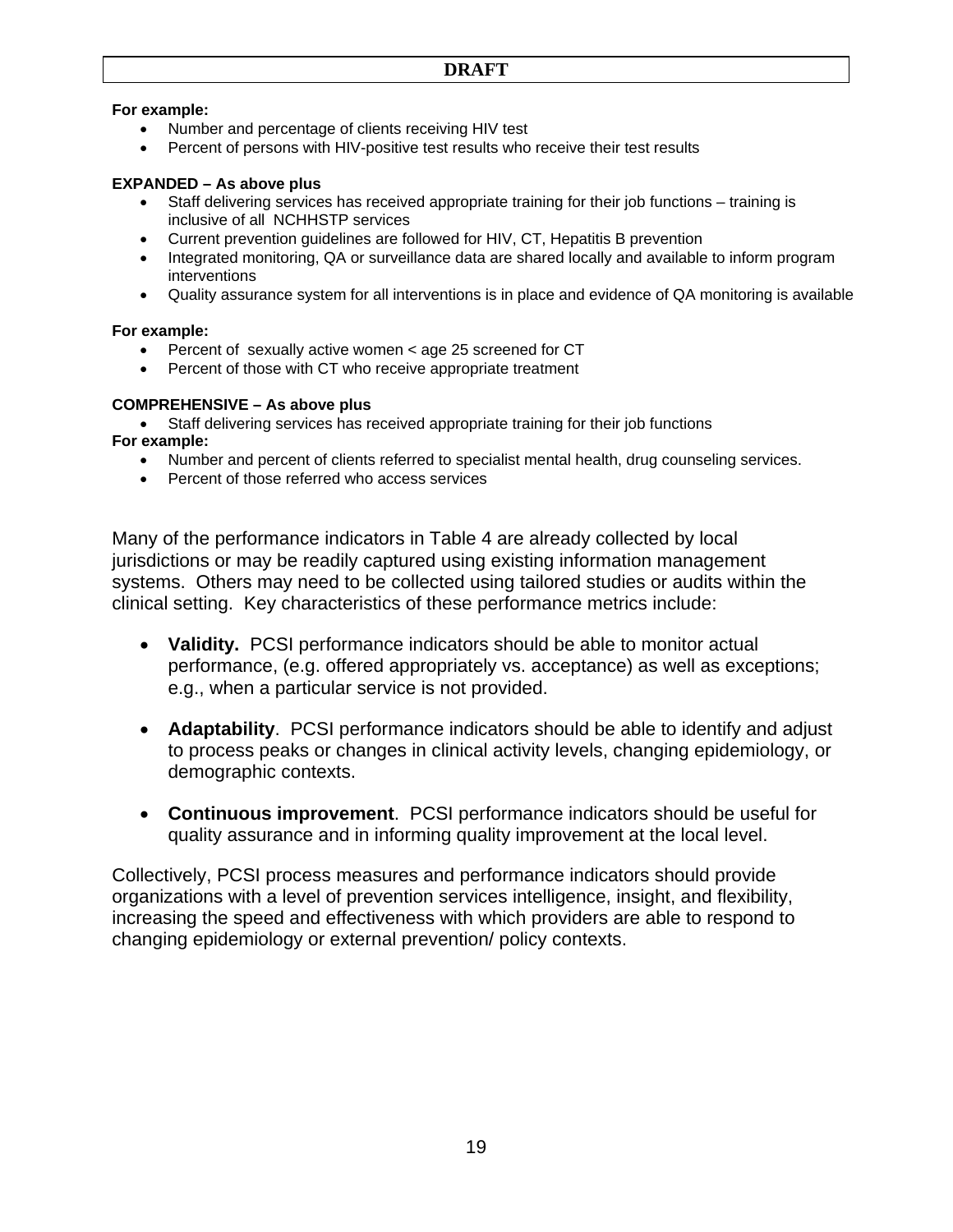# **ROLES AND RESPONSIBILITIES**

Successful implementation of PCSI using the Levels of Integration framework will require clear roles and responsibilities for all prevention partners.

To monitor progress of PCSI, NCHHSTP intends to support greater coordination and communication among its relevant programmatic components. At a minimum, this will entail examining programmatic requirements currently contained in funding opportunity announcements and incorporating indicators of integration as well as harmonizing reporting timelines and elements.

NCHHSTP will encourage more joint site visits where feasible, as well instituting reverse site visits that involve all NCHHSTP programs. In addition, measures of service delivery integration will be incorporated into various site visit assessments so that all program consultants and project officers are incorporating aspects of service delivery integration into their on-going work with grantees. Finally, NCHHSTP will support on-going training and cross-training of program consultants to reduce variability and increase consistent interpretation of program announcement and guidance language.

Other key responsibilities include:

## **CDC:**

In consultation with prevention partners, CDC provides:

- National guidance and recommendations on standards for integrated HIV, hepatitis, STD and TB prevention services, as well as key integration performance indicators
- Undertakes periodic assessments of coverage and quality of integrated services
- Collates national monitoring and evaluation data on PCSI implementation from grantees.
- Supports training, policy and guideline development to support PCSI implementation
- In consultation with partners, CDC will explore funding opportunities to support integration of prevention services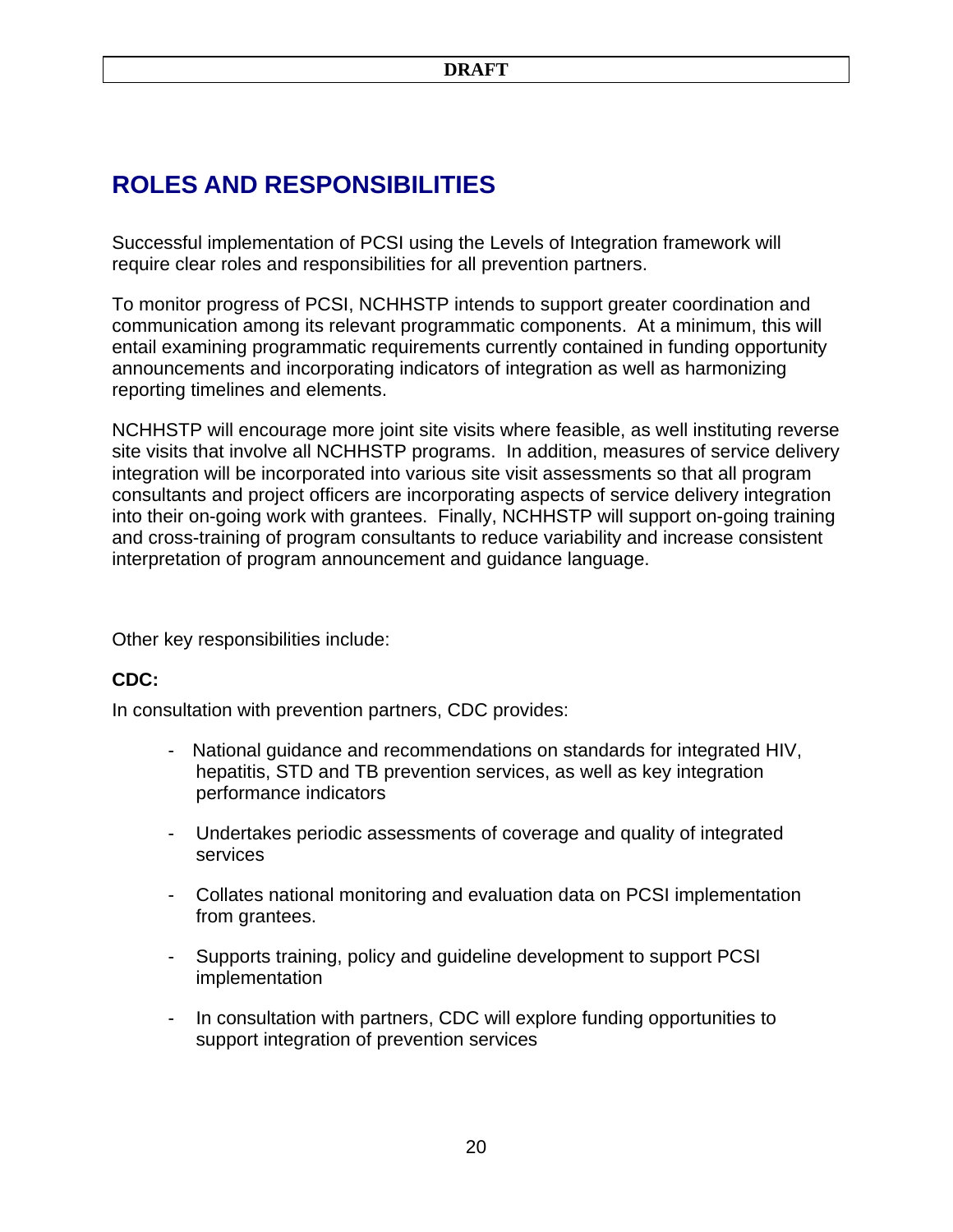## **Grantees:**

- Designs, implements, monitors, and evaluates integrated services
- Assesses quality of services -
- Develops systems to collect report and analyze key integration performance indicators on a periodic basis, and submit these data to CDC
- Supports training, policy and guideline development to support PCSI implementation -
- Identifies local funding opportunities to support integration of prevention services -

## **Addressing specific implementation barriers:**

NCHHSTP acknowledges that in addition to identifying a framework for implementing integration, consideration should be given to addressing some of the specific structural, operational, policy or fiscal barriers to successful implementation.

Table 5 outlines some of CDC's immediate and planned actions steps in response to concerns identified by our partners in the field. These actions steps will be included into the overall implementation action plan for PCSI.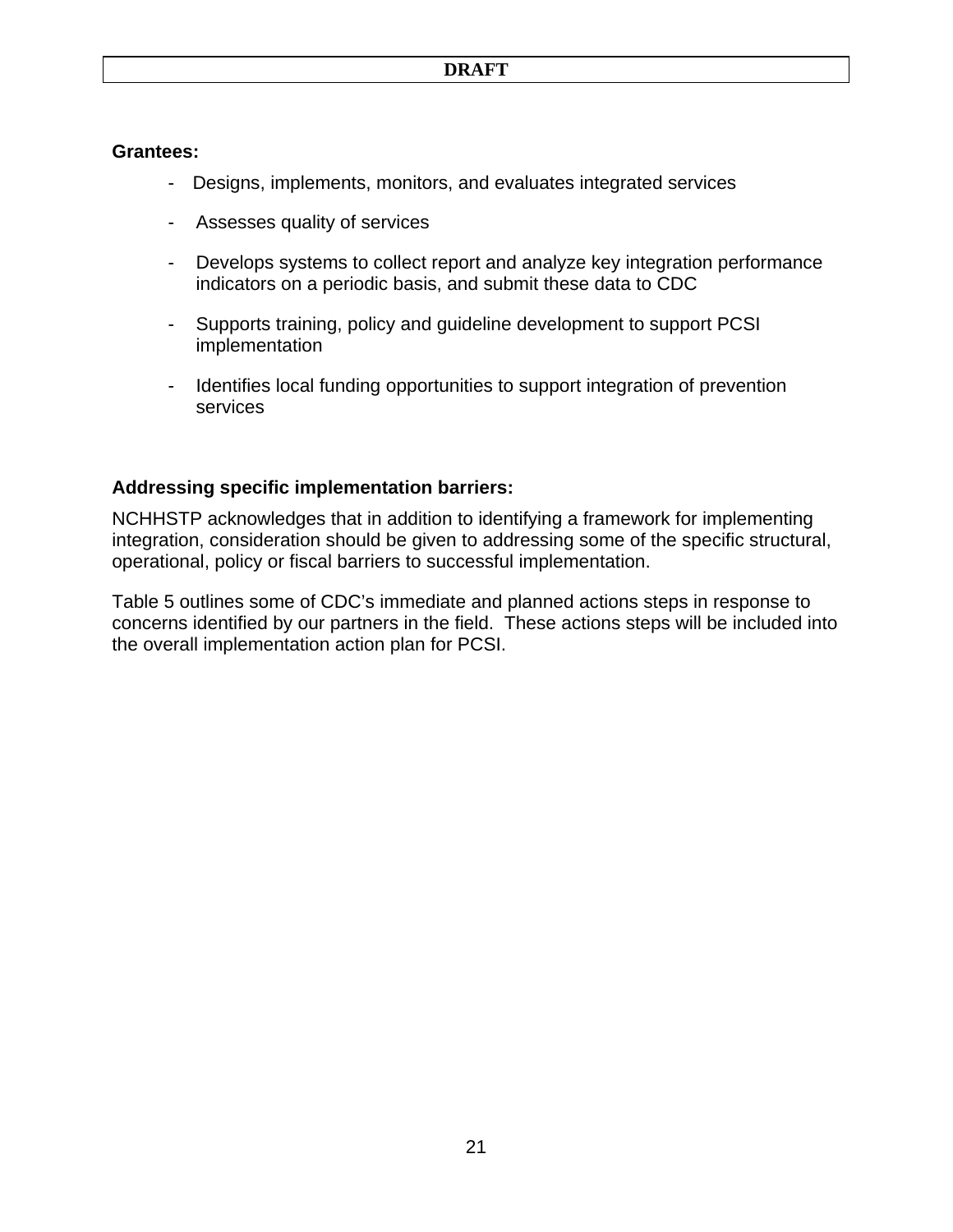## **DRAFT**

## **Table 5: Addressing barriers to PCSI implementation**

Issue to be addressed, followed by action steps instituted/ planned by CDC.

### **National guideline/ policy on PCSI**

- Development of NCHHSTP PCSI green paper Summer 2007
- NCHHSTP PCSI stakeholder consultation Summer 2007
- Development of NCHHSTP white paper on PCSI Spring 2008

### **Funding for program collaboration and service integration**

- Analysis of budget authorities to determine and clarify opportunities for funding integration
- Explore agency-wide opportunities to identify seed monies to invest in integrated approaches to prevention
- Ensure new program announcements/ funding opportunities are developed in an integrative fashion and where programmatically relevant, funding flexibilities are identified

#### **Decreasing burden and increasing efficiency of administrative requirements**

- Continue work with PGO re: grants administration and monitoring requirements
- Collaborate with the CDC portfolio management project to pilot new contractual procedures with states

#### **Data collection and surveillance systems**

- Establish cross-Center working group on surveillance and strategic information
- Publication of STD/HIV integrated interview record
- Publication of integrated annual surveillance reports
- Convene strategic information workgroup to examine surveillance and PCSI

#### **Integrated prevention guidelines**

- Commission workgroups to develop integrated evidence-based prevention guidelines. Key groups to be prioritized: Drug Users, Corrections, MSM
- Ensure integrated guidelines included in new NCHHSTP prevention policy documents

#### **CDC program announcements and reporting requirements**

• Review of NCHHSTP grants and program announcements to ensure inclusion of language in support of PCSI

#### **Insufficient translation and integration of science and program**

- Update and publish evidence based guidelines
- Update and publish evidence based prevention interventions
- Increase investments into translational research especially those relevant to the health of minorities
- Fund operational research and evaluation to assess impact of integration

#### **Insufficient support, both technical and financial, for cross training, evaluation and dissemination of best practices**

• Development of cross-NCHHSTP program consultant's workgroups to improve information exchange and training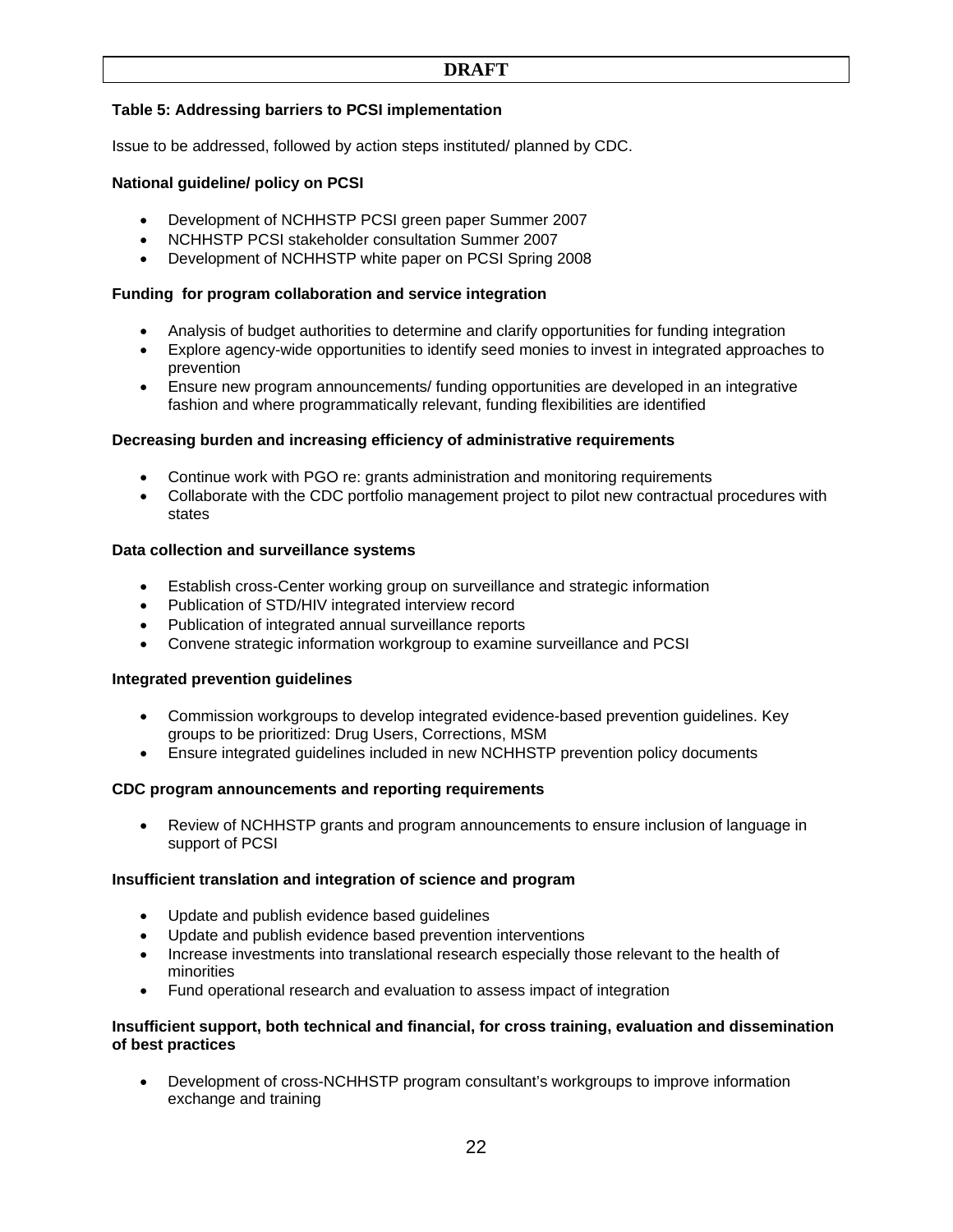- Collaborate with the 4 National Prevention Training Centers to assess needs related to program integration
- Fund integrated training curricula
- Develop web-based portal and other methods to share promising practices
- Seek funding to establish regional networks to facilitate sharing of best practices

# **FUNDING**

Despite historic funding streams, provisions already exist for using some CDC categorical funds to support integrative prevention services, with specific restrictions. For example, providing Hepatitis C testing has been shown to increase acceptance of HIV testing and use of HIV prevention funds for this service has been supported $26,27$ . In addition, CDC recommends HIV testing for all those identified with TB infection and both TB and HIV cooperative agreement funds may support this activity<sup>25</sup>. Finally, use of unexpended funds to support adult hepatitis A and B vaccination for those at high risk has been supported through Immunization Services and STD Prevention grants.

In addition, other funding streams (e.g. local, other federal agencies) may be combined with CDC investments to support and enhance integrated HIV, hepatitis, STD and TB prevention services. Where new prevention investments are available, CDC will work to ensure that integrated approaches for implementation are encouraged and supported.

Given the significant state and local investment in HIV, viral hepatitis, STD, and TB prevention programs, NCHHSTP is interested in employing new management strategies that better coordinate and strengthen the health protection potential of state, local and CDC investments<sup>34</sup>. To this end, NCHHSTP will explore, test, and evaluate models in which an integrated approach to planning with States can better blend state-wide strategic plans and goals with CDC's health protection goals. Such models may also include exploring new and innovative mechanisms and methods to streamline grantrelated administrative systems among grantees.

# **TRAINING AND SUPPORT**

NCHHSTP acknowledges that successful implementation of PCSI will require ongoing training and support for prevention workers in a variety of health care settings over sustained periods. In addition to providing clear recommendations and expectations for PCSI, NCHHSTP is committed to supporting state and local programs in PCSI through:

- Working with Prevention Training Centers to ensure that integrated approaches to providing HIV, hepatitis, STD and TB prevention services are developed and disseminated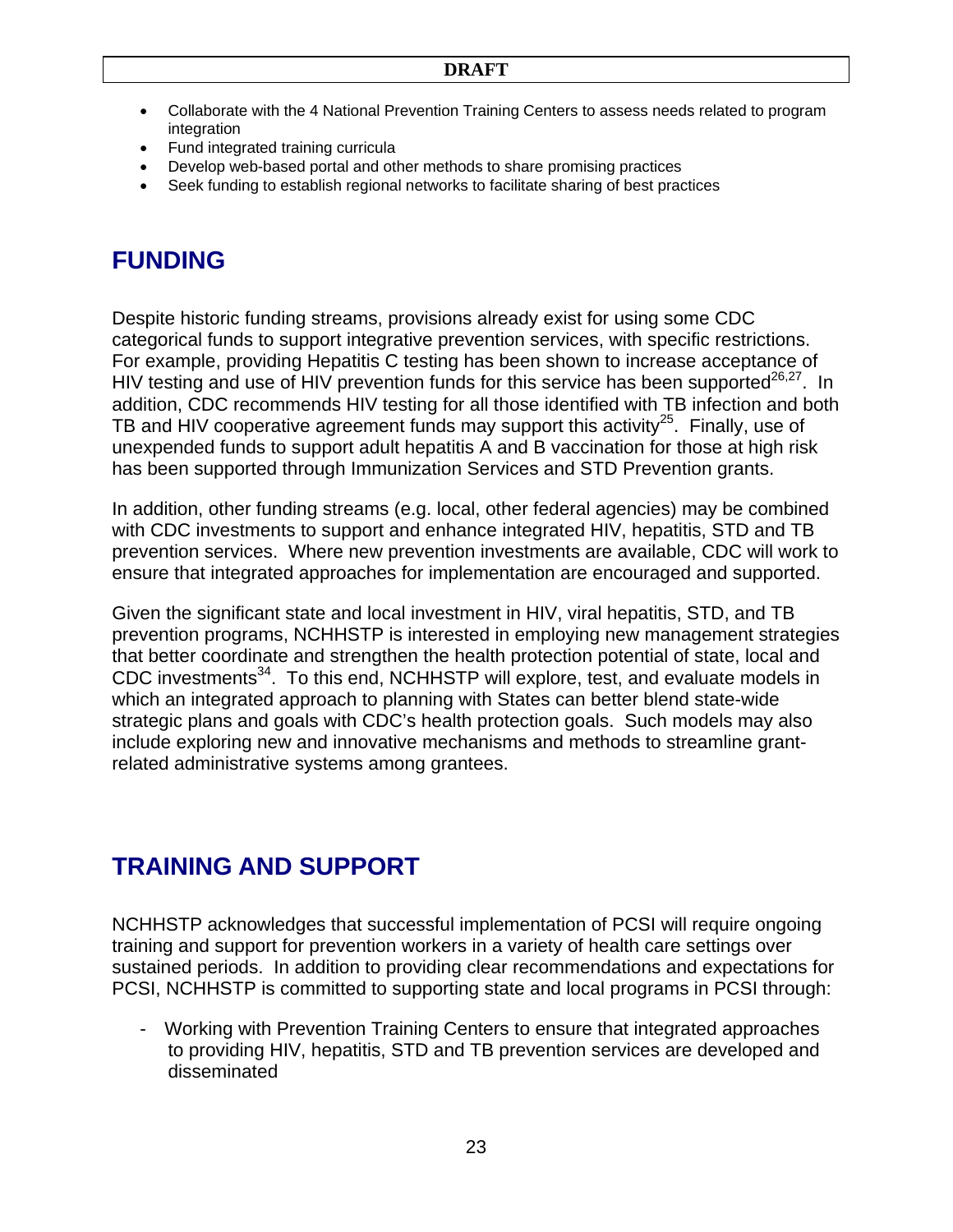- Using new technologies (internet, blogs, listserves, social marketing) to provide and disseminate information on PCSI
- Partnering with professional agencies to document and disseminate models of promising practice. -
- Producing integrated guidelines for HIV, STD, hepatitis and TB preventive services, in particular for sub-populations at high risk of acquiring these diseases -
- Supporting ongoing dialogue and exchange of information through meetings, consultation events, site visits etc.
- Ensuring progress data on PCSI implementation is shared with stakeholders on a timely basis -
- Ensuring NCHHSTP grants and cooperative agreements reflect and support the Center's priorities for program collaboration and service integration -

# **THE NEXT STEPS**

NCHHSTP is committed to working with our many partners to identify a shared vision for Program Collaboration and Services Integration, along with key milestones for implementation. Partner feedback on this consultation paper is therefore an important first step.

Some initial milestones and activities are highlighted below:

Spring 2007: Preparation and internal clearance of NCHHSTP green paper on PCSI

Summer 2007: External consultation with NCHHSTP stakeholders

Winter 2007: Publication of NCHHSTP white paper on PCSI

Spring 2008: Publication of NCHHSTP Implementation Action Plan for PCSI

# **CONCLUSIONS**

CDC and its prevention partners continue to seek ways to improve collaboration and to provide more effective and holistic prevention services to those in need. PCSI may present an effective tool to realizing these goals. This can be further enhanced when programmatic prevention goals are aligned with the strategic information thereby providing partners with enhanced flexibility, efficiency and control. CDC acknowledges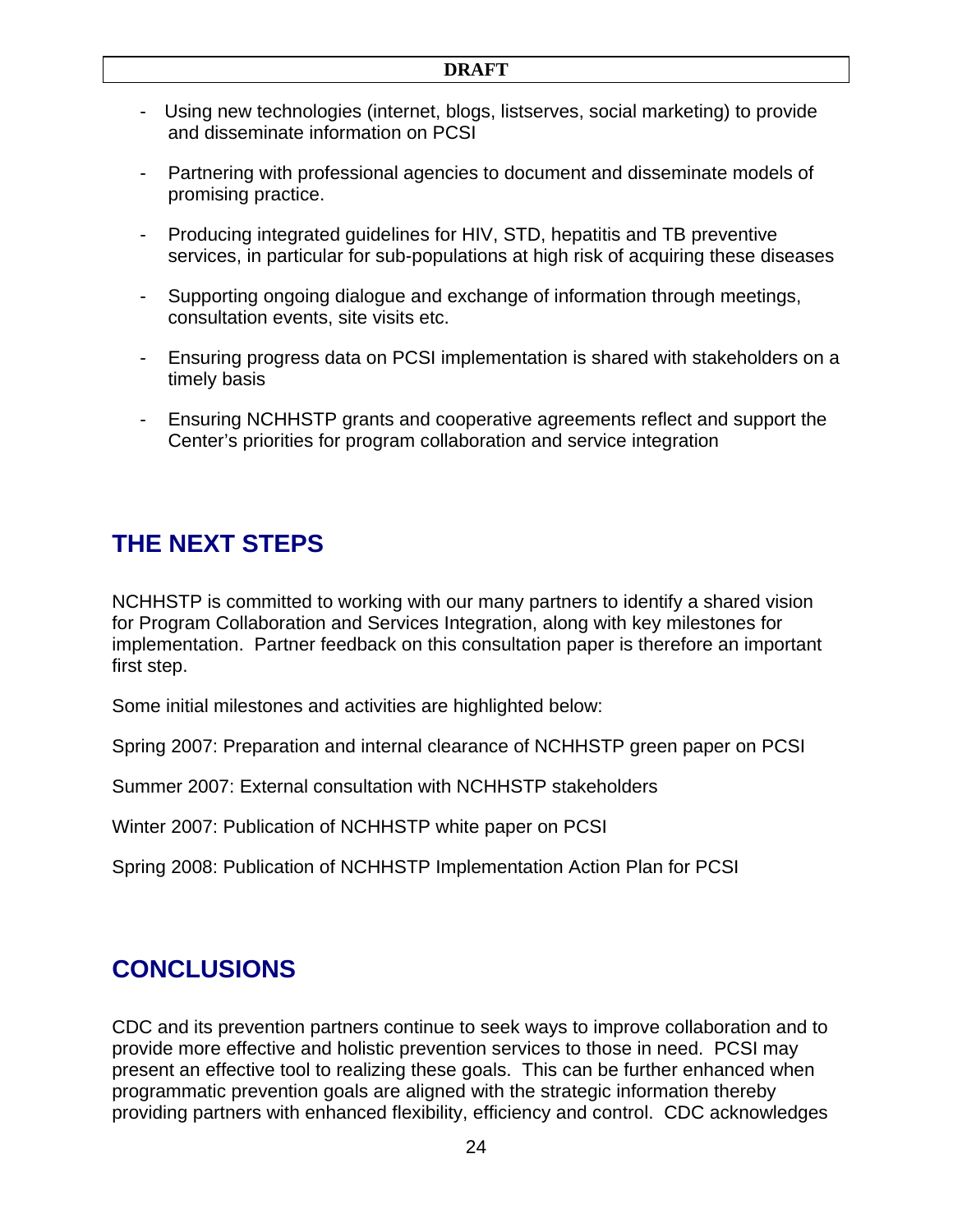the tremendous work already underway by our partners in collaborating and integrating services, and is keen to build upon the experience and expertise of the models in the field.

CDC recommends the PCSI Levels of Integration as one potential solution that addresses many of the dimensions of Program Collaboration and Service Integration in a single offering. It builds upon existing prevention activities at the local level, is responsive to clients needs, and is flexible enough to be implemented within a diverse range of clinical and outreach settings.

By using PCSI Levels of Integration, organizations can better differentiate themselves by "how" they conduct prevention activities, and not merely by "what" prevention services they offer. All of this translates into greater client satisfaction, improved return on prevention investments, and greater control over, and visibility into, prevention services.

# **FOR MORE INFORMATION**

For additional information on Program Collaboration and Service Integration and PCSI Levels of integration, please visit the NCHHSTP website at http://www.cdc.gov/nchhstp or contact us at one of the phone numbers on the cover sheet page of this paper.

## **About NCHHSTP**

The National Center for HIV/AIDS, Viral Hepatitis, STD and TB Prevention (NCHHSTP) is responsible for public health surveillance, prevention research, and programs to prevent and control human immunodeficiency virus (HIV) infection and acquired immunodeficiency syndrome (AIDS), other sexually transmitted diseases (STDs), viral hepatitis, and tuberculosis (TB). Center staff work in collaboration with governmental and nongovernmental partners at community, State, national, and international levels, applying well-integrated multidisciplinary programs of research, surveillance, technical assistance, and evaluation.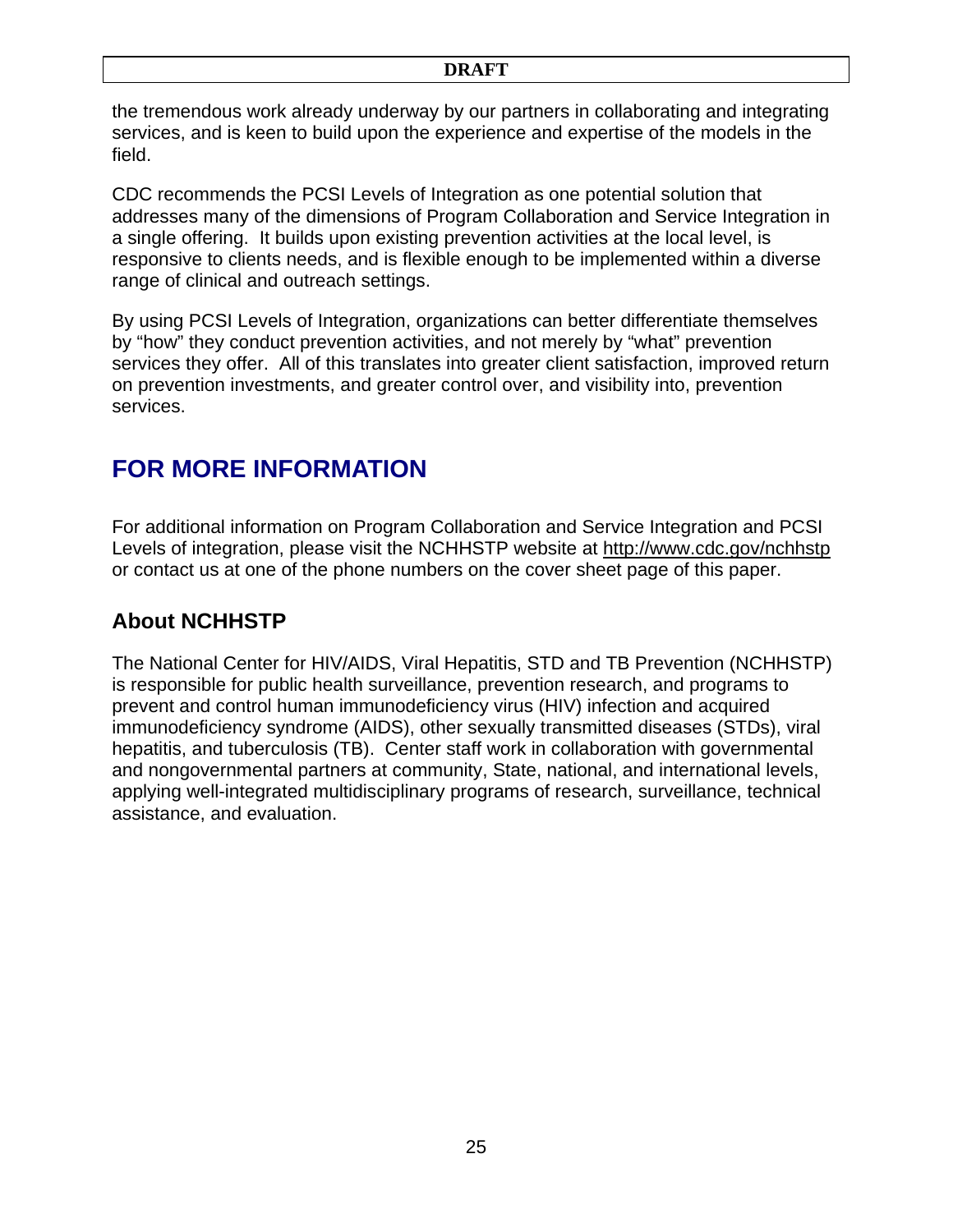## **REFERENCES**

 $\overline{a}$ 

<sup>1</sup> Fox Fields H. (1998). The Integration of HIV/AIDS, STD, and TB Prevention and Control Programs. Association of State and Territorial Health Officials (September)

<sup>2</sup> Wohlfeiler D. STD/HIV Integration. National Alliance of State and Territorial AIDS Directors and National Coalition of STD Directors and the HIV/STD Work Group. June 2002:1-5

 $3$  Lush, L. (2002). Service Integration: An Overview of Policy Developments. International Family Planning Perspectives, 28(2): 71-76.

<sup>4</sup> Jourden J, Etkind P (2004). Enhancing HIV/AIDS and STD Prevention through Program Integration. Public Health Reports, 119:4-11 (January-February)

<sup>5</sup> Meyerson B (2004). Policy and Program Coordination: A Shared Challenge with Miles Yet to Go. Public Health Reports, 119:2-3 (January-February)

<sup>6</sup> Buffington J. and Jones TS. (2007). Integrating Viral Hepatitis Prevention into Public Health Programs Serving People at High Risk for Infection: Good Public Health. Public Health Reports, 122, Supplement 2:1-5.

 $^7$  Ward, JW. and Fenton KA. (2007). CDC and Progress Toward Integration of HIV, STD, and Viral Hepatitis Prevention. Public Health Reports, 122, Supplement 2:99-101.

<sup>8</sup> Whiticar, P. and Liberti T. (2007). Advancing Integration of HIV, STD, and Viral Hepatitis Services: State Perspectives. Public Health Reports, 122, Supplement 2:91-95.

<sup>9</sup> CDC. (2006). Revised Recommendations for HIV Testing of Adults, Adolescents, and Pregnant Women in Health-Care Settings. MMWR; 55(No. RR-14).

 $10$  Kresina TF., Hoffman K., Lubran R., Clark HW. (2007). Integrating Hepatitis Services into Substance Abuse Treatment Programs: New Initiatives from SAMHSA. Public Health Reports, 122, Supplement 2:96-97.

<sup>11</sup> Sumartojo, E, Nieburg, P, Fox Fields, H in collaboration with Association of State and Territorial Health Officials (1997). Report on the Evaluation of the Program Coordinating Unit, Prevention Support Office, National Center for HIV, STD, and TB Prevention.

<sup>12</sup> Wroten, JE, Crockett, LK, Kertesz, C. (1999). Trial Marriage: Florida's Experience in Consolidating HIV/AIDS, STD, and TB Programs. Public Health Reports, 114:74-80.

<sup>13</sup> Hoffman HL, Castro-Donlan CA, Johnson VM, Church DR. (2004). The Massachusetts HIV, Hepatitis, Addiction Services Integration (HHASI) Experience: Responding to the Comprehensive Needs of Individuals with Co-Occuring Risks and Conditions. Public Health Reports, 119: 25-31.

<sup>14</sup> Heseltine G., McFarlane, J. (2007). Texas Statewide Hepatitis C Counseling and Testing, 2000-2005. Public Health Reports, 122, Supplement 2:6-11.

<sup>15</sup> Harris JL, Jones TS, Buffington, J. (2007). Hepatitis B Vaccination in Six STD Clinics in the United States Committed to Integrating Viral Hepatitis Prevention Services. Public Health Reports, 122, Supplement 2:42-47.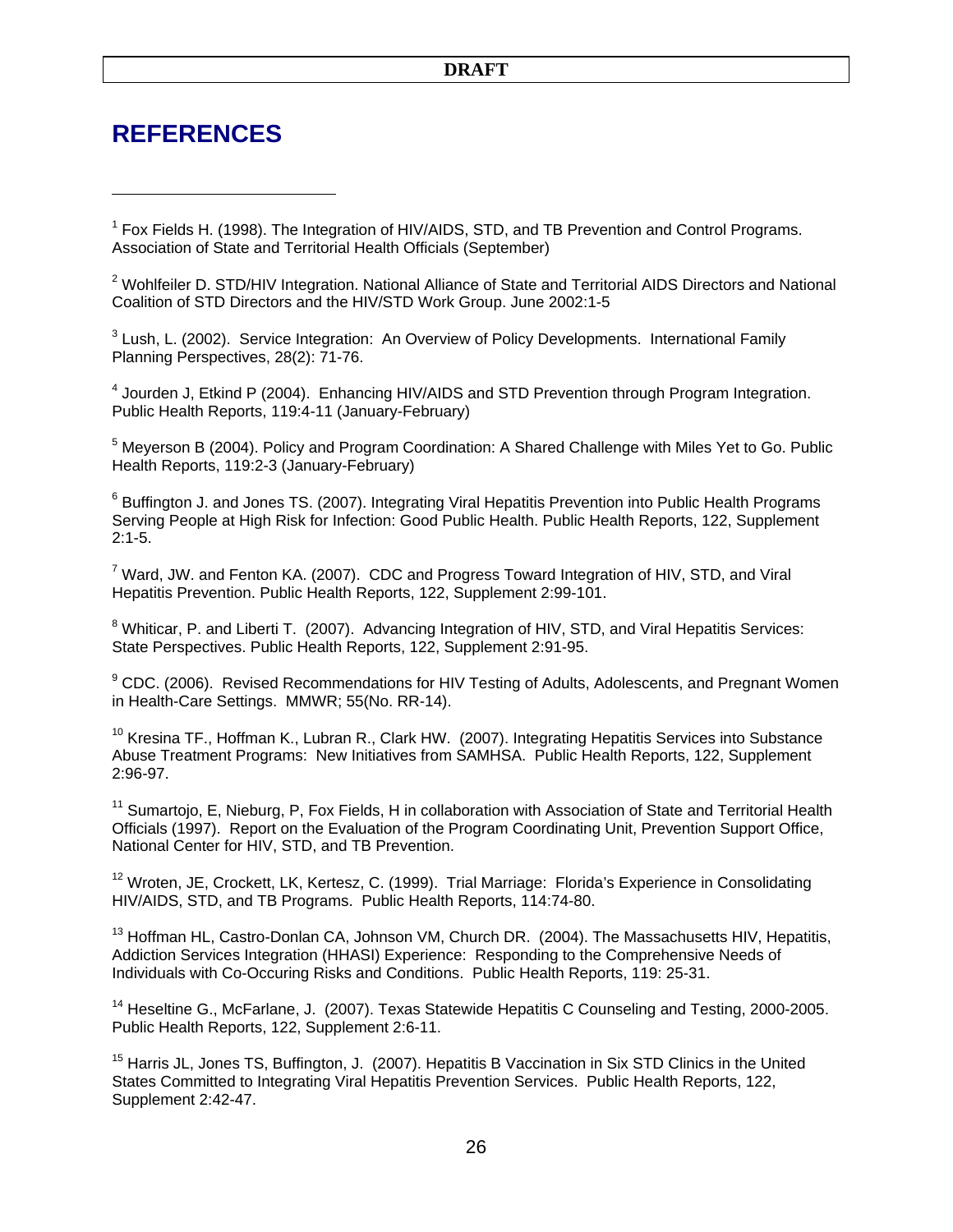<sup>16</sup> Subiadur J, Harris JL, Rietmeijer CA. (2007). Integrating Viral Hepatitis Prevention Services into an Urban STD Clinic: Denver CO. Public Health Reports, 122, Supplement 2:18-22.

 $\overline{a}$ 

 $17$  Zimmerman R., Finley C., Rabins C., McMahon K. (2007). Integrating Viral Hepatitis Prevention into STD Clinics in Illinois (excluding Chicago), 1999-2005. Public Health Reports, 122, Supplement 2:18-22.

<sup>18</sup> Baldy LM, Urbas C., Harris JL, Jones TS, Reichert PE. (2007). Establishing a Viral Hepatitis Prevention and Control Program: Florida's Experience. Public Health Reports, 122, Supplement 2:24-30.

<sup>19</sup> Peterman TA, Kahn RH, Ciesielski CA, et. al. Misclassification of the stages of syphilis: implications for surveillance. Sexually Transmitted Diseases, 2005; 32(3):144-9

<sup>20</sup> Institute of Medicine, Lawrence Geiter (Editor). Ending Neglect: The Elimination of Tuberculosis in the United States. Washington D.C.: The National Academies Press, 2000.

 $21$  Heller D, McCoy K, Cunningham C (2004). An Invisible Barrier to Integrating HIV Primary Care with Harm Reduction Services: Philosophical Clashes Between the Harm Reduction and Medical Models. Public Health Reports, 119:32-39 (January-February)

 $^{22}$  Briggs CJ, Garner P. (2006). Strategies for Integrating Primary Health Services in Middle- and Lowincome Countries at the Point of Delivery. Cochrane Database of Systematic Reviews. Issue 2. Art. No: CD003318. DOI: 10.1002/14651858.pub.2.

<sup>23</sup> Frieden. TR., Das-Douglas, M., Kellerman, SE., Henning, KJ. (2005). Applying Public Health Principles to the HIV Epidemic. The New England Journal of Medicine; 353;22:2397-2402.

<sup>24</sup> Tomaszewski, E. (2007). HIV and Behavioral Health Services: Building Capacity Through Provider Education and Training. Presentation to CDC, Atlanta, GA.

 $25$  CDC. (1995). Essential Components of a Tuberculosis Prevention and Control Program Recommendations of the Advisory Council for the Elimination of Tuberculosis. September 08, 1995/ 44(RR-11);1-16

 $26$  Hennessy RR, Weisfuse IB, Schlanger K. (2007). Does Integrating Viral Hepatitis Services into a Public STD Clinic Attract Injection Drug Users for Care? Public Health Reports, 122, Supplement 2:31- 35.

 $27$  Stopka TJ, Marshall C, Bluthenthal RN, Webb DS, Truax SR. (2007). HCV and HIV Counseling and Testing Integration in California: An Innovative Approach to Increase HIV Counseling and Testing Rates. Public Health Reports, 122, Supplement 2:68-73.

28 Source: Public Health Functions Steering Committee. *Public Health in America*, Fall 1994. See http://www.health.gov/phfunctions/public.htm

 $29$  CDC (2006). Sexually Transmitted Diseases Treatment Guidelines. MMWR; 55(No. RR-11).

 $30$  CDC (2006). Prevention of Hepatitis A Through Active or Passive Immunization: Recommendations of the Advisory Committee on Immunization Practices (ACIP) MMWR; 55(No. RR-07).

<sup>31</sup> CDC. (2006). A Comprehensive Immunization Strategy to Eliminate Transmission of Hepatitis B Virus Infection in the United States Part II: Immunization of Adults. MMWR, 55(RR16);1-25.